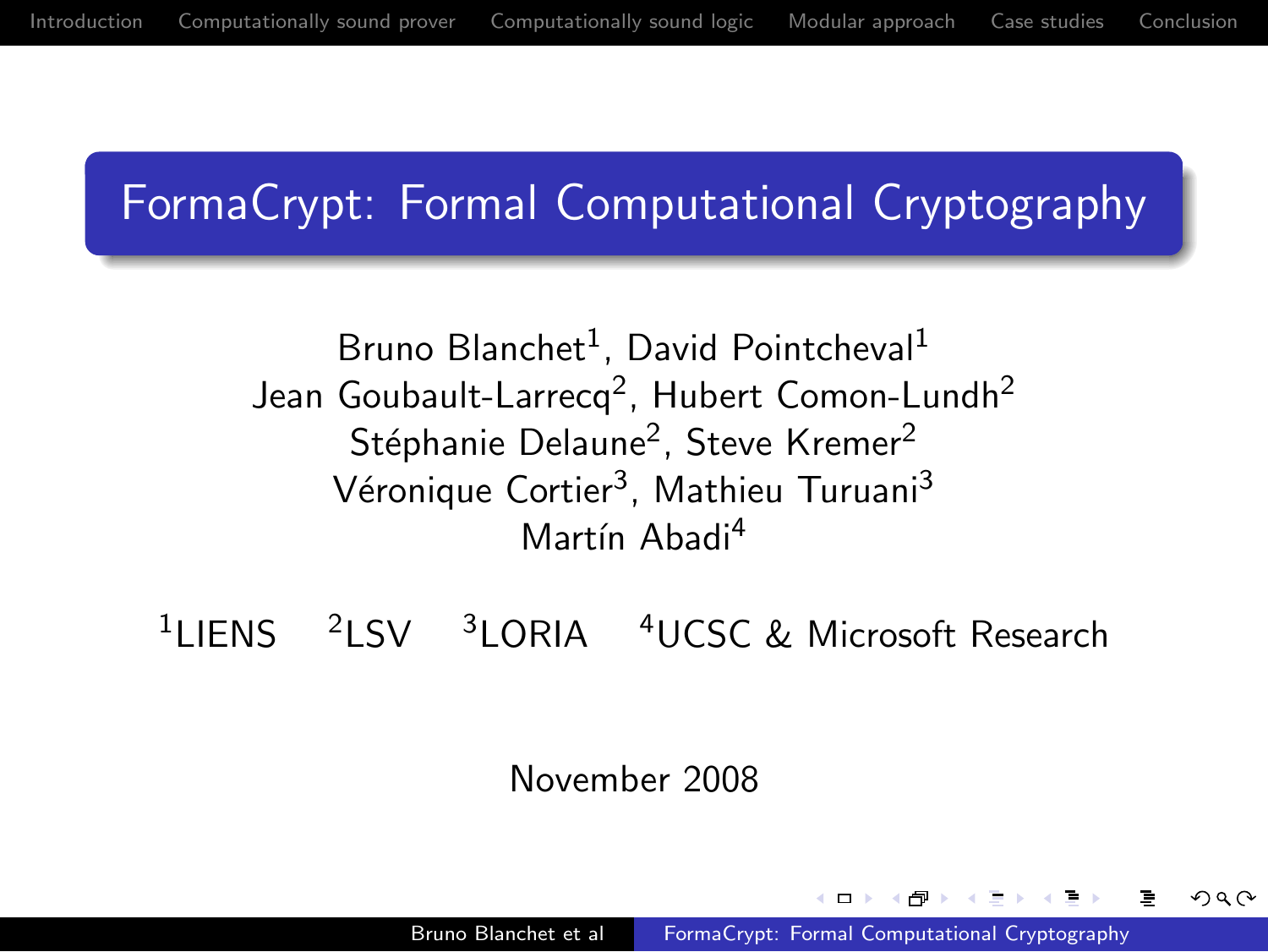<span id="page-1-0"></span> $\Omega$ 

# ARA SSIA FormaCrypt: participants

- Laboratoire d'Informatique de l'Ecole Normale Supérieure (LIENS)
	- Bruno Blanchet
	- David Monniaux (at VERIMAG since Sept. 1st, 2007)
	- **a** David Pointcheval
- **Laboratoire Spécification et Vérification (LSV), ENS Cachan** 
	- Jean Goubault-Larrecq
	- Mathieu Baudet (at DCSSI since July 1st, 2006)
	- Hubert Comon-Lundh (from August 2007)
	- Stéphanie Delaune (from October 2007)
	- **a** Steve Kremer
	- Laurent Mazaré (October 2006–April 2007)
- Laboratoire Lorrain de Recherche en Informatique et ses Applications (LORIA)
	- Véronique Cortier
	- Stéphanie Delaune (January 2007–September 2007)
	- Heinrich Hördegen (Phd thesis defended in December 2007)
	- **Mathieu Turuani**
	- Bogdan Warinschi (in Bristol since January 2007)
	- Eugen Zalinescu (Phd thesis defended in December 2007)
- **•** Scientific advisor: Martín Abadi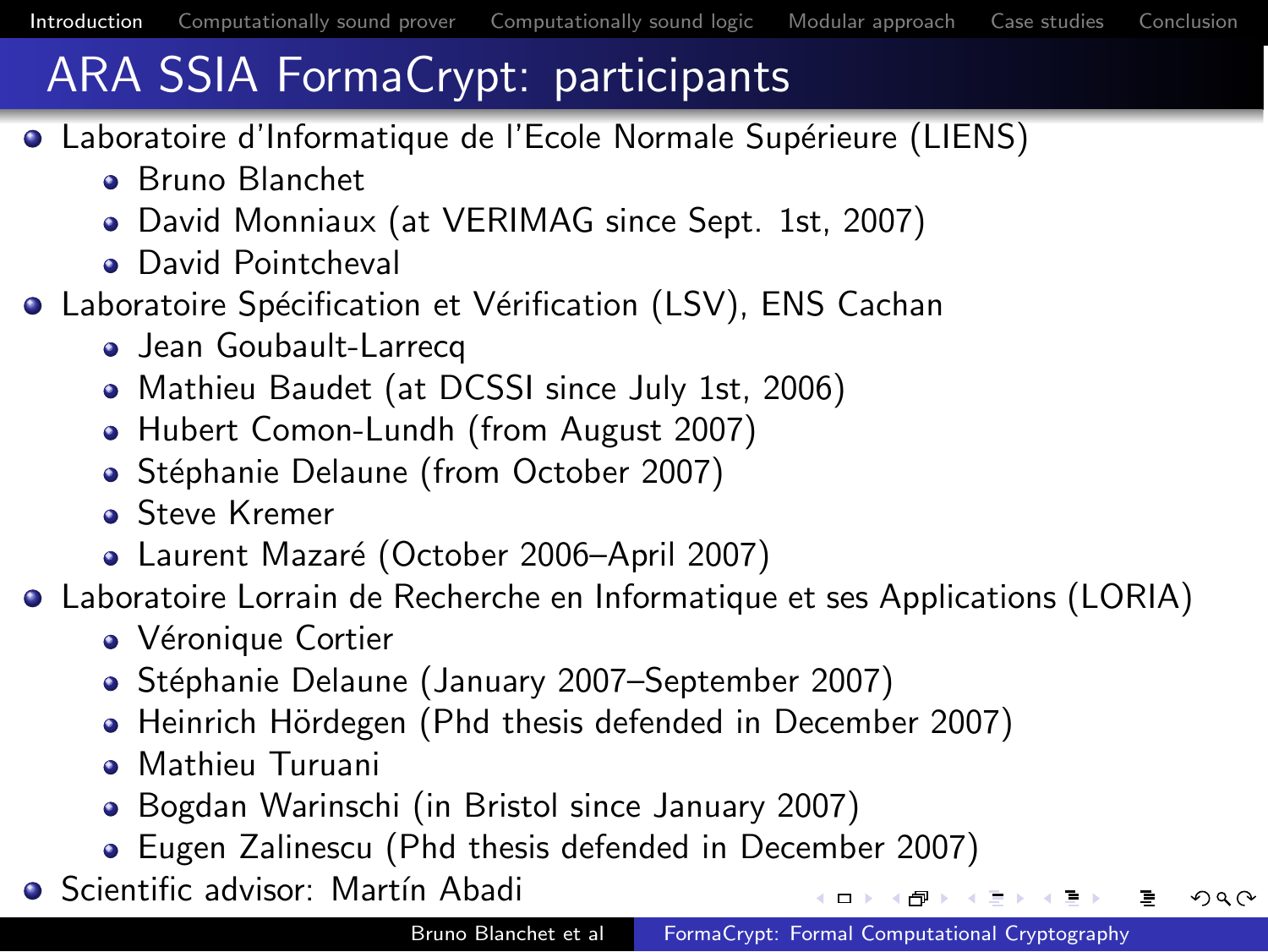## Proofs of cryptographic protocols

There are two main frameworks for analyzing security protocols:

• The Dolev-Yao model: a formal, abstract model.

The cryptographic primitives are ideal blackboxes. The adversary uses only those primitives. Proofs can be done automatically.

• The computational model: a realistic model.

The cryptographic primitives are functions on bit-strings. The adversary is a polynomial-time Turing machine. Proofs are done manually.

Our goal: bridge the gap between these two frameworks.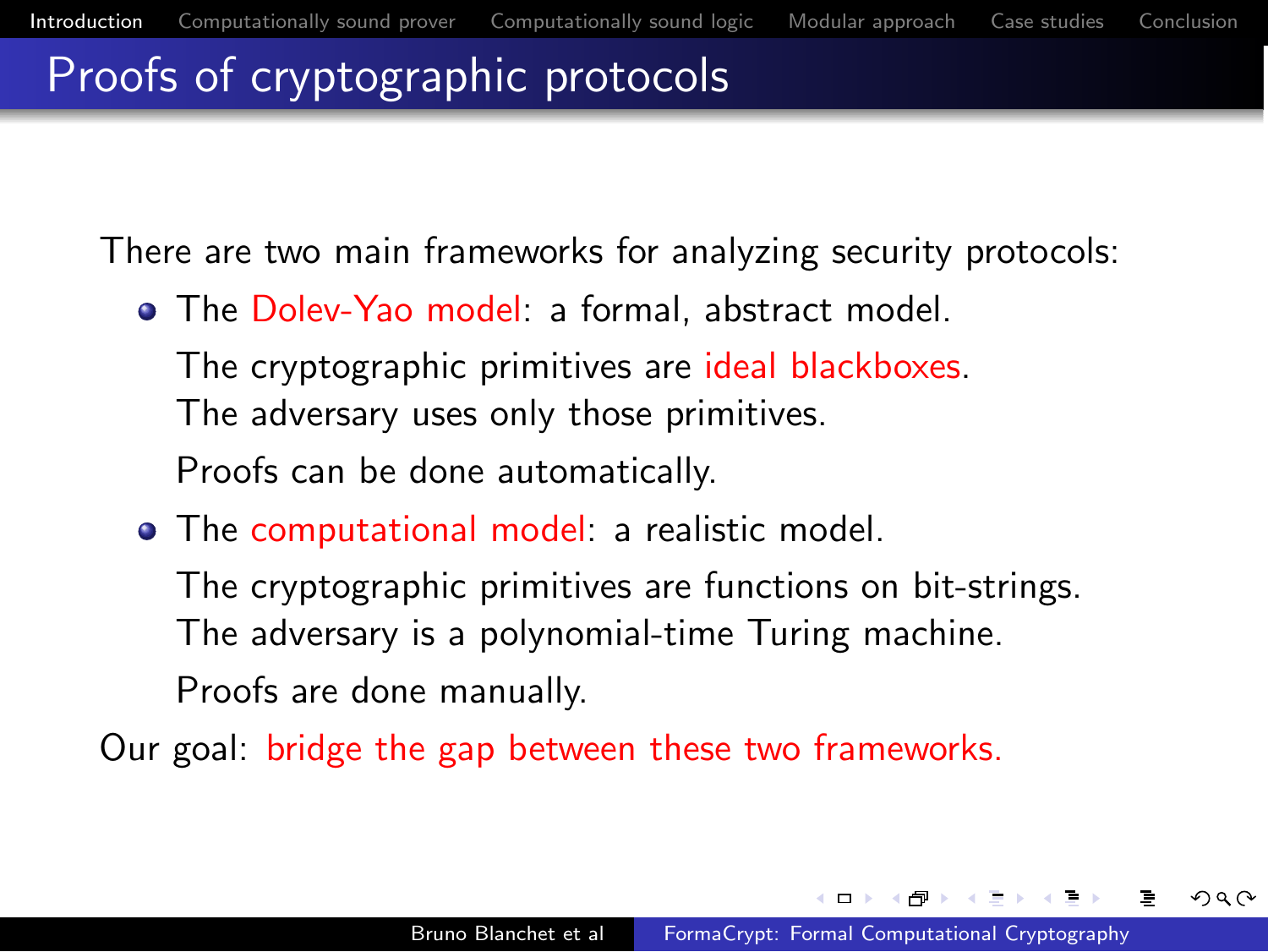## Three approaches

We have considered three approaches:

- Direct approach: build an automatic computationally sound prover.
- o Intermediate approach: design a computationally sound logic, for reasoning symbolically on protocols.
- Modular approach: obtain computational soundness results, that is, show that security in the formal model implies security in the computational model.

We will obviously compare these approaches on examples ranging from protocols of the literature to more complex, realistic protocols.

 $\Box$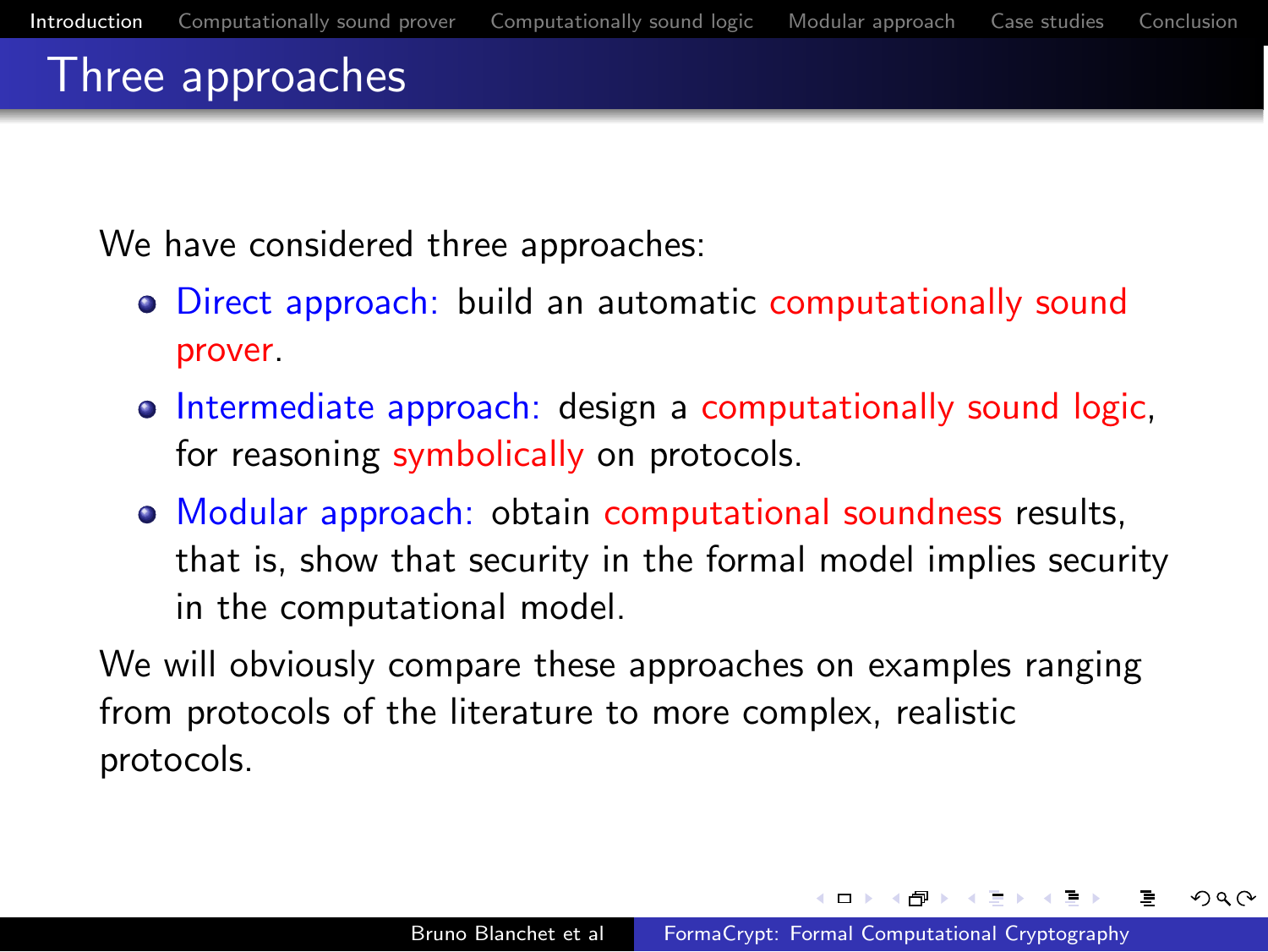CryptoVerif: An automatic computationally sound prover (LIENS, Abstract Interpretation and Cryptography teams)

We have implemented an automatic prover sound in the computational model:

- **•** proves secrecy and correspondence properties. Correspondence  $=$  if some event has been executed, then other events have been executed before (except in cases of negligible probability).
- handles various cryptographic primitives: MACs (message authentication codes), symmetric encryption, public-key encryption, signatures, hash functions, . ..
- works for a parametric number of sessions with an active adversary.
- <span id="page-4-0"></span>**•** gives a bound on the probability of an attack (exact security).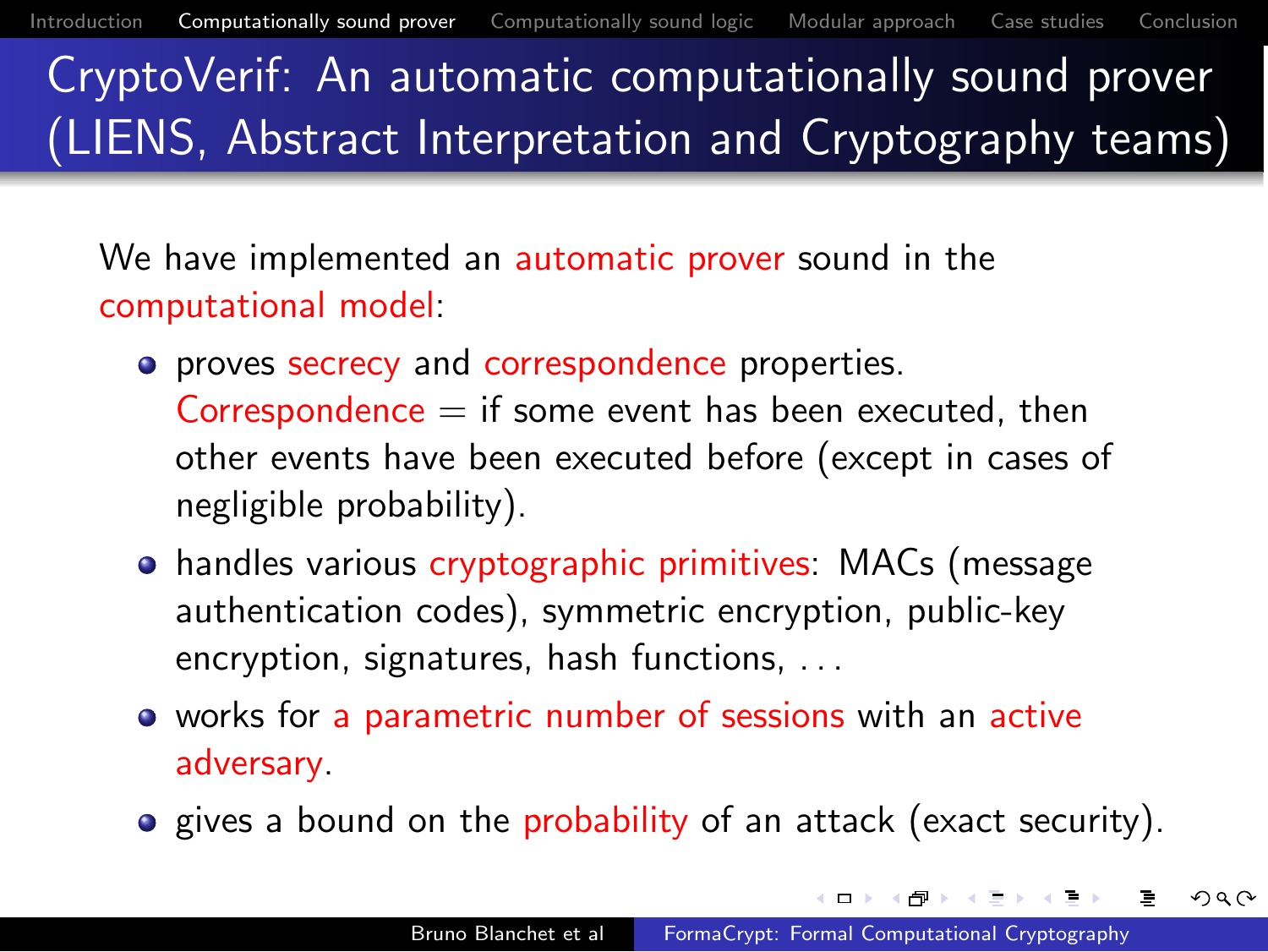## Produced proofs

As in Shoup's or Bellare and Rogaway's method, the proof is a sequence of games:

- The prover is given the first game, which represents real protocol, in interaction with an adversary.
- The prover transforms each game into the next one by syntactic transformations or by applying security assumptions on cryptographic primitives.

The difference of probability between consecutive games is bounded.

• The last game is "ideal": the desired security properties can be read directly on it.

 $\Box$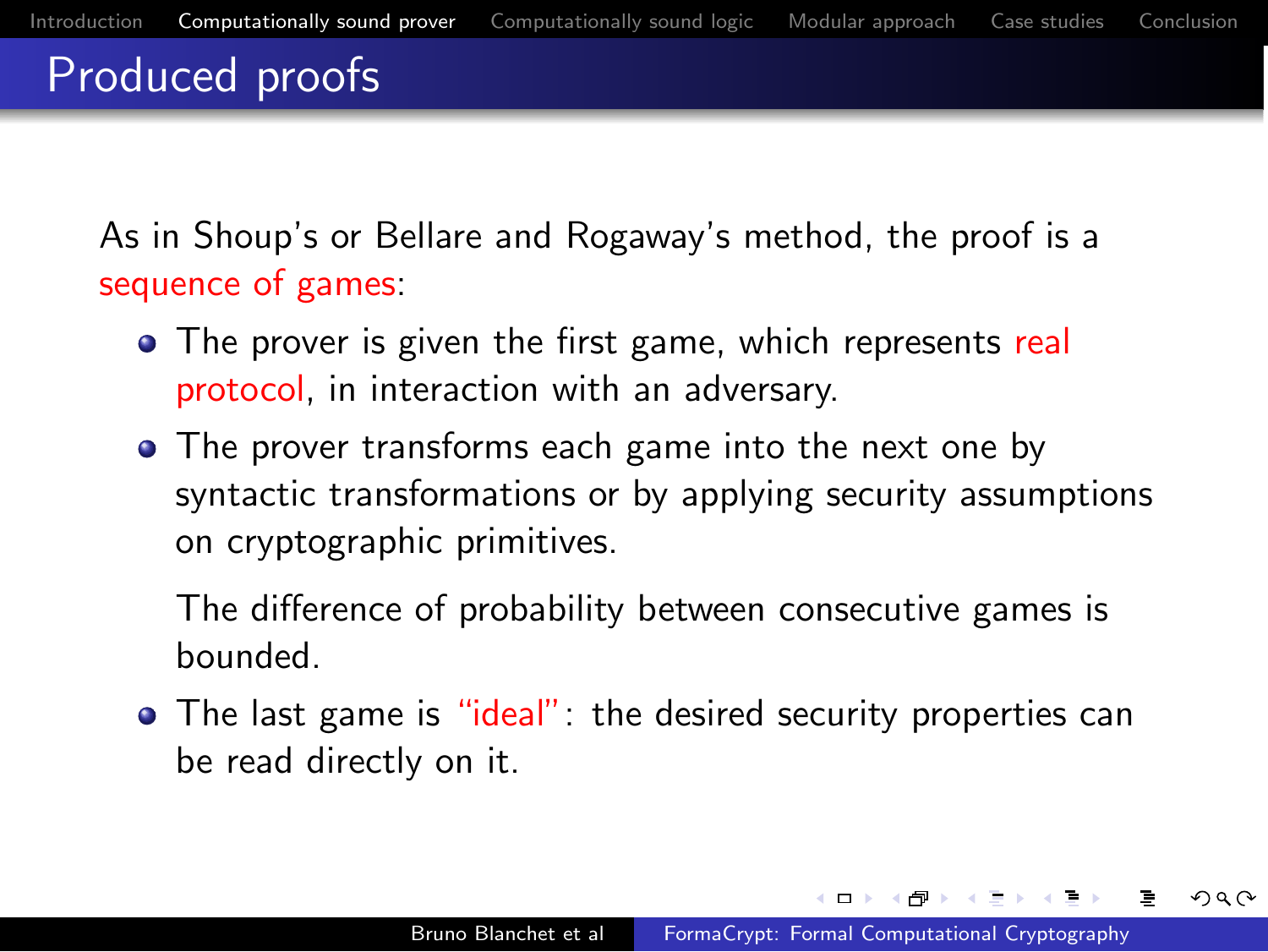## Process calculus for games

Games are formalized in a process calculus:

- It is adapted from the pi calculus.
- The semantics is purely probabilistic (no non-determinism).
- All processes run in polynomial time:
	- polynomial number of copies of processes,
	- length of messages on channels bounded by polynomials.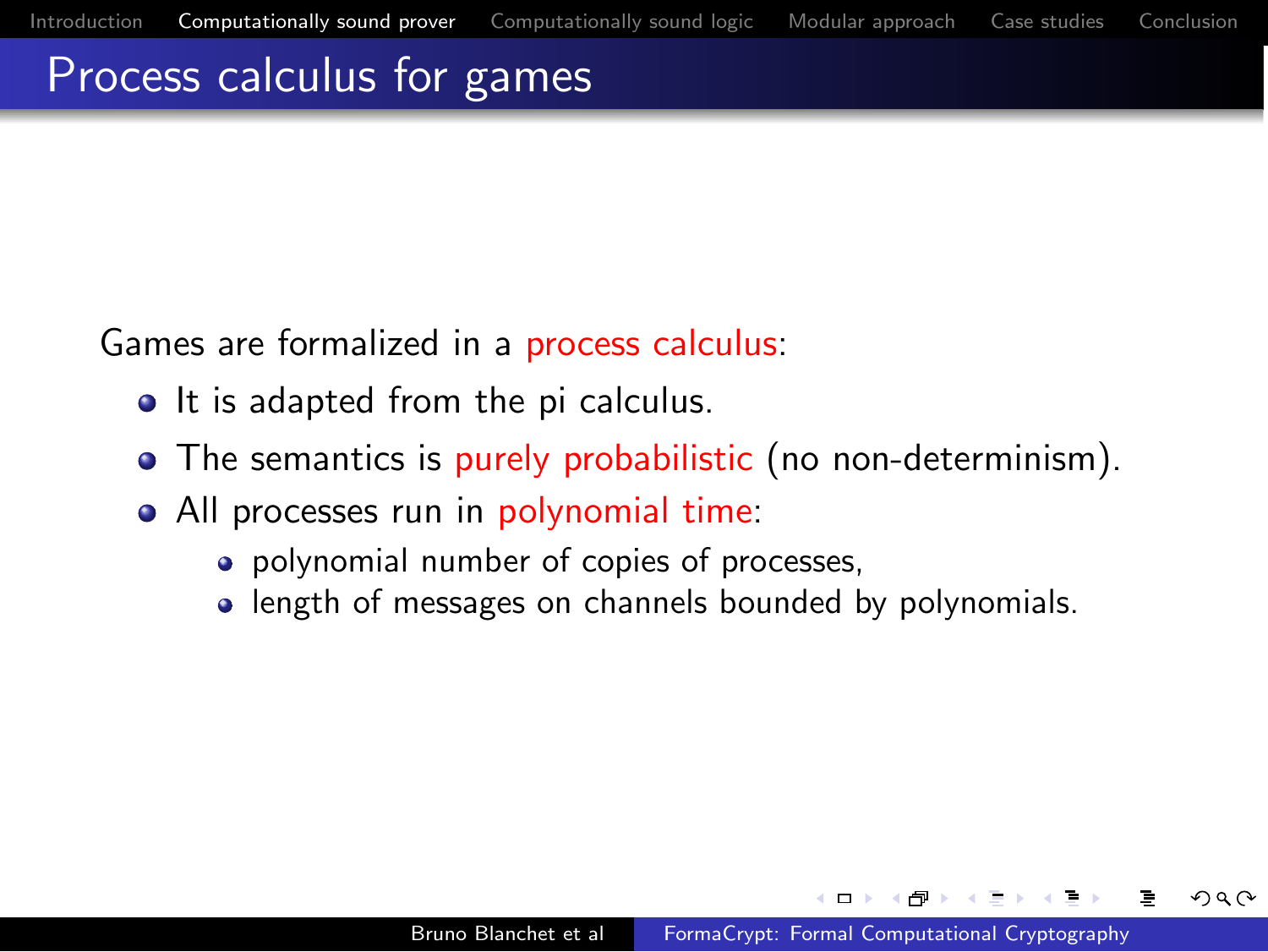### Indistinguishability as observational equivalence

Two processes (games)  $Q_1$ ,  $Q_2$  are observationally equivalent when the adversary has a negligible probability of distinguishing them:

### $Q_1 \approx Q_2$

The adversary is represented by an acceptable evaluation context C (essentially, a process put in parallel with the considered games).

- Observational equivalence is an equivalence relation.
- $\bullet$  It is contextual:  $Q_1 \approx Q_2$  implies  $C[Q_1] \approx C[Q_2]$  where C is any acceptable evaluation context.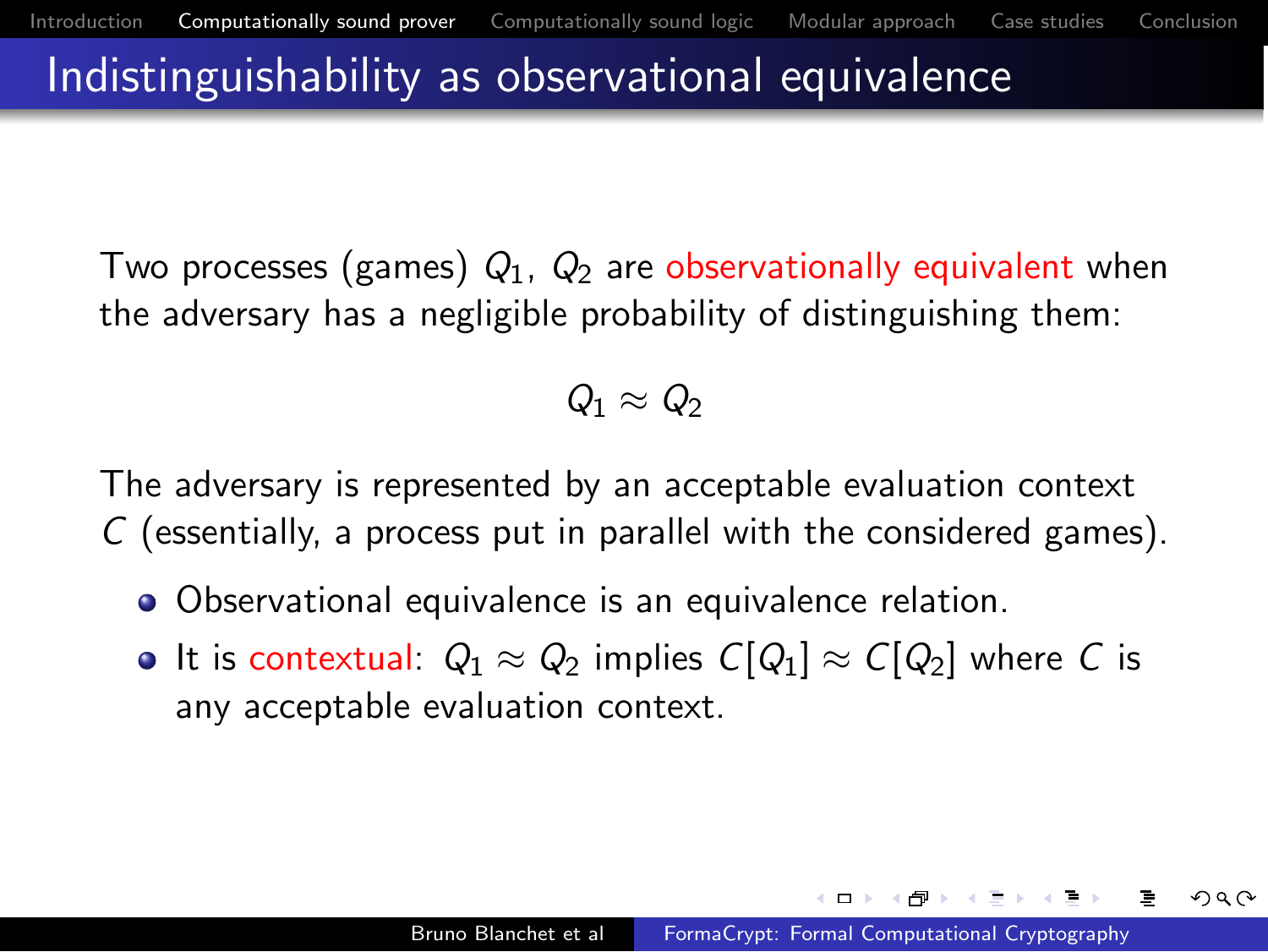## Proof technique

We transform a game  $G_0$  into an observationally equivalent one using:

• observational equivalences  $L \approx R$  given as axioms and that come from security properties of primitives. These equivalences are used inside a context:

 $G_1 \approx C[L] \approx C[R] \approx G_2$ 

syntactic transformations: simplification, expansion of assignments, .. .

We obtain a sequence of games  $G_0 \approx G_1 \approx \ldots \approx G_m$ , which implies  $G_0 \approx G_m$ .

If some equivalence or trace property holds with overwhelming probability in  $G_m$ , then it also holds with overwhelming probability in  $G_0$ .

 $-0.5$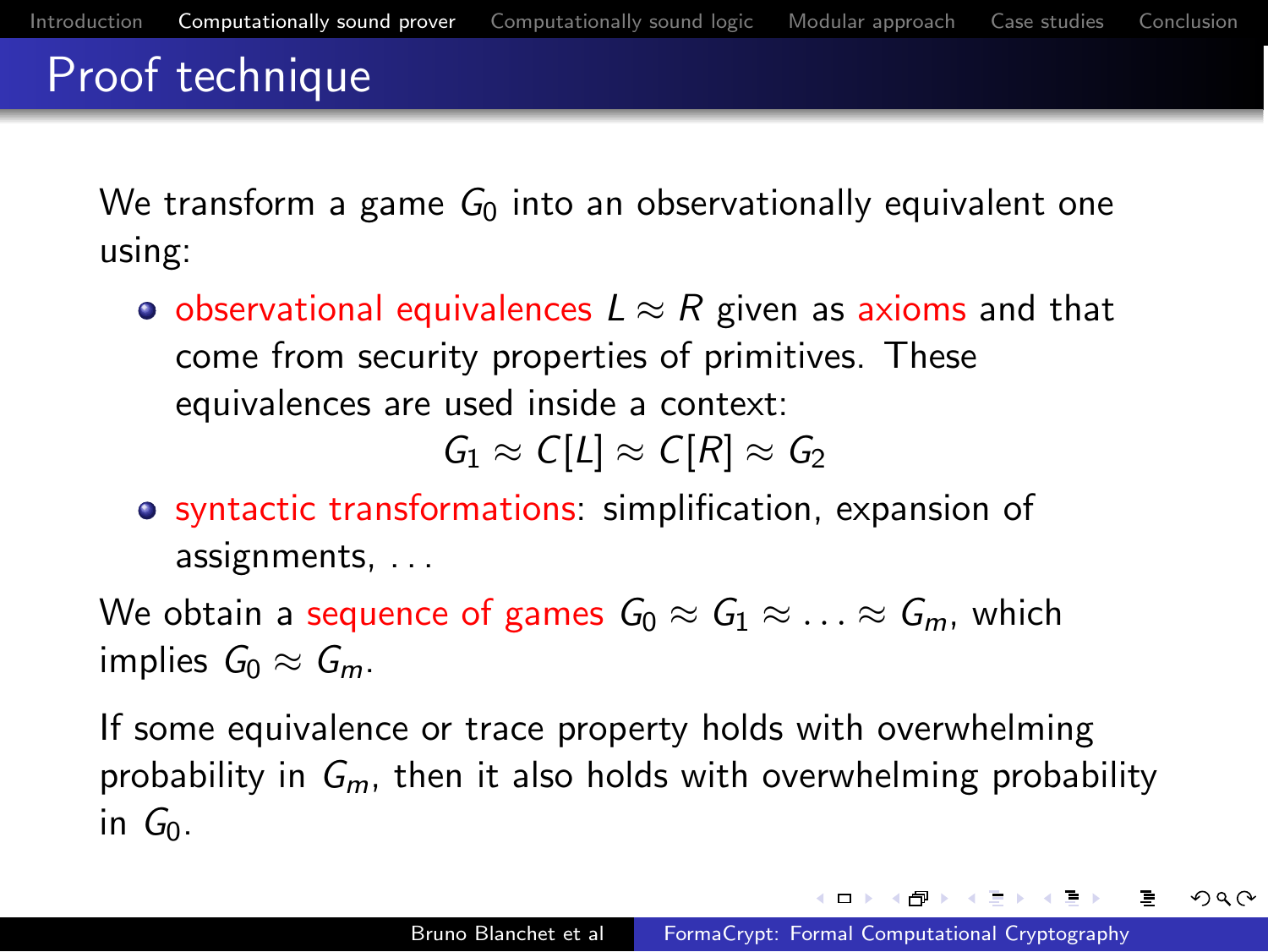## Proof strategy: advice

• CryptoVerif tries to apply all equivalences given as axioms, which represent security assumptions.

It transforms the left-hand side into the right-hand side of the equivalence.

- If such a transformation succeeds, the obtained game is then simplified.
- When these transformations fail, they may return syntactic transformations to apply in order to make them succeed, called advised transformations.

CryptoVerif then applies the advised transformations, and retries the initial transformation.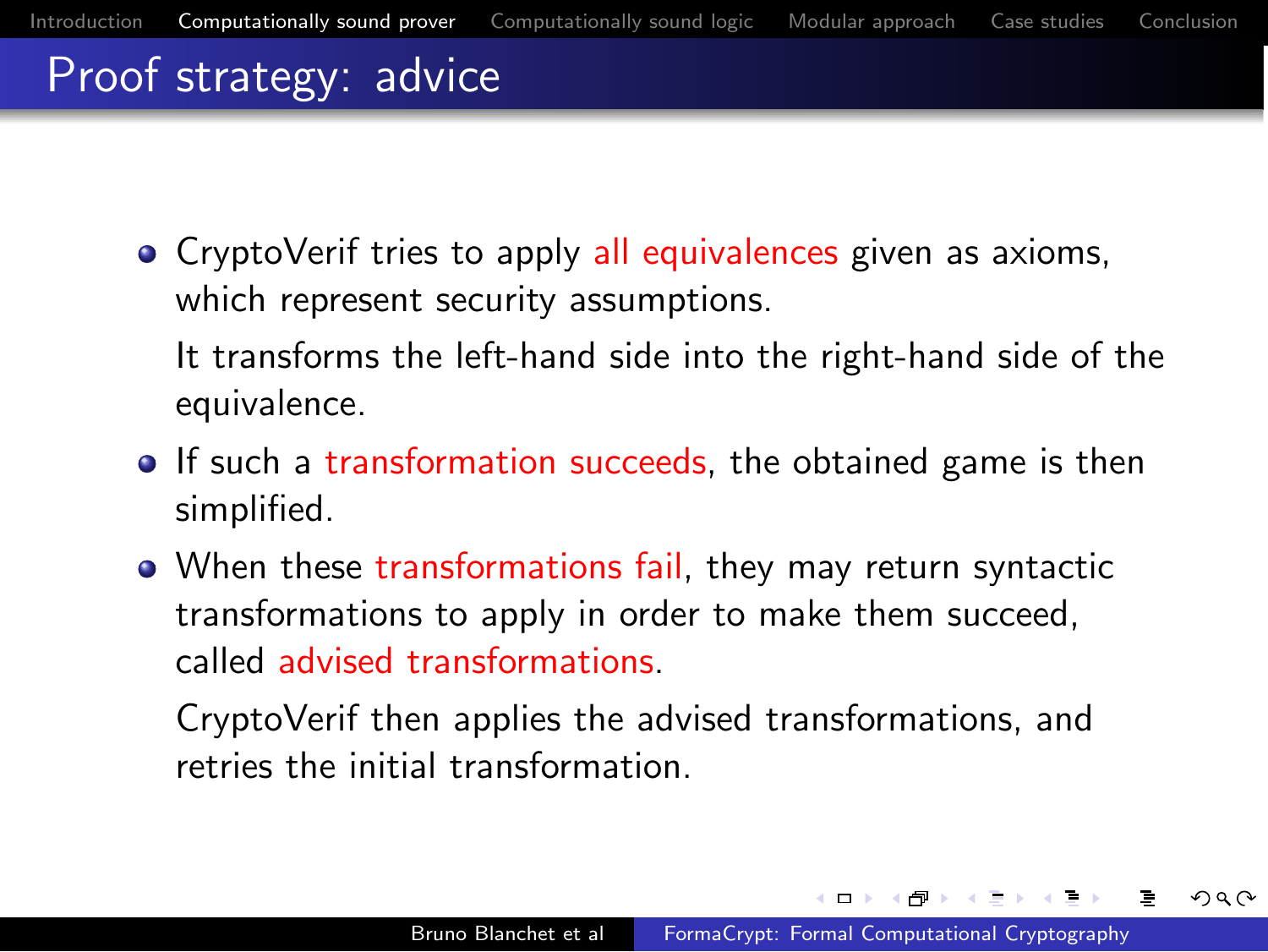## Input and output of CryptoVerif

#### CryptoVerif is given as input

- **•** the security assumptions on the cryptographic primitives;
- the initial game, given in a syntax close to the standard notations in cryptography;
- the properties to prove.
- CryptoVerif outputs
	- the (negligible) probability that each desired property is wrong;
	- the sequence of games that leads to the proof;
	- a succinct explanation of the transformations performed between games.

The user is allowed (but does not have) to interact with the prover to make it follow a specific sequence of games.

 $\Box$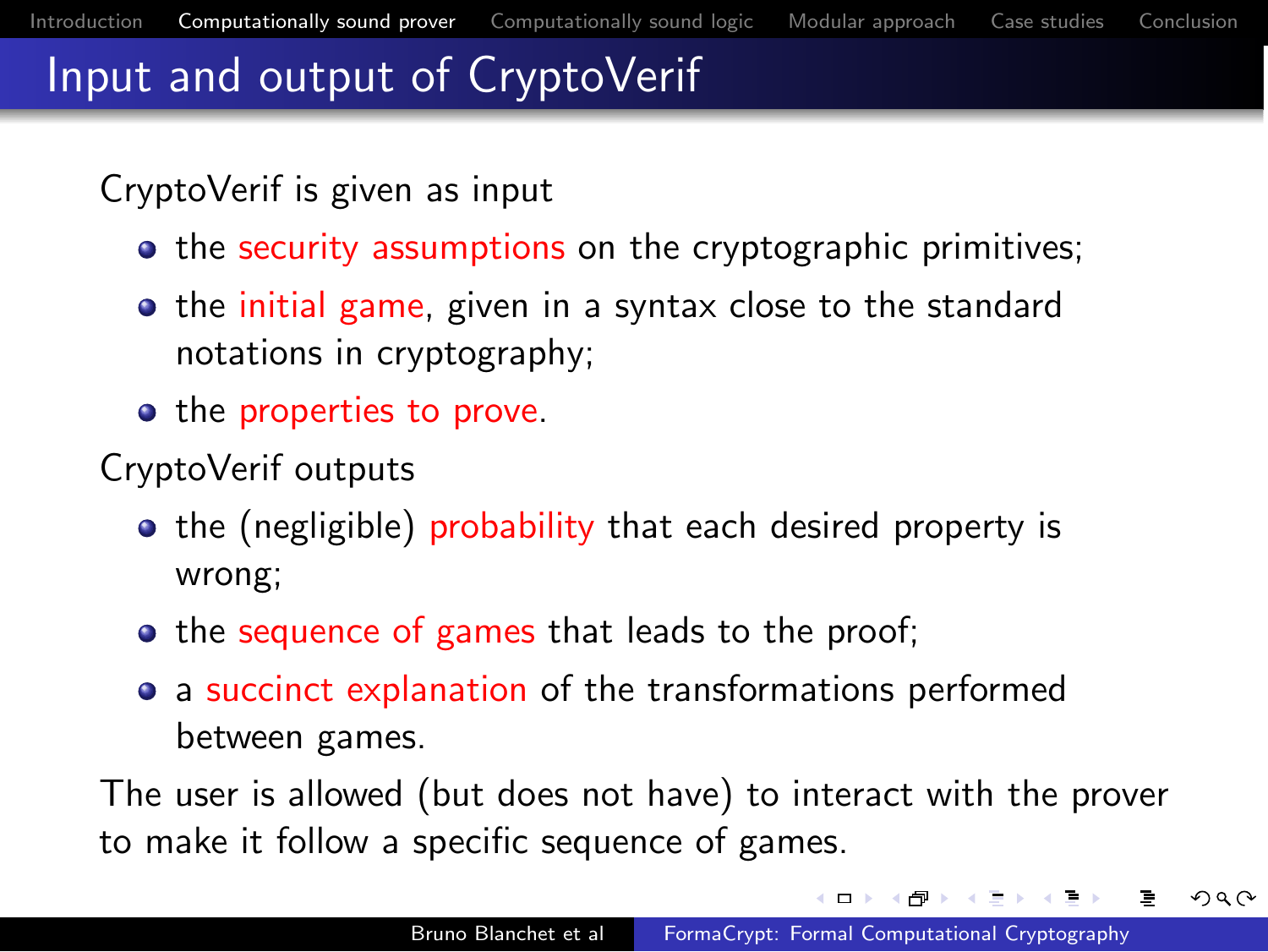

# Demo

Bruno Blanchet et al [FormaCrypt: Formal Computational Cryptography](#page-0-0)

 $\leftarrow$   $\Box$   $\rightarrow$ 

∢ ⁄ਾ

 $\sim$ 

重  $\,$ 重

×. Þ 目

 $2Q$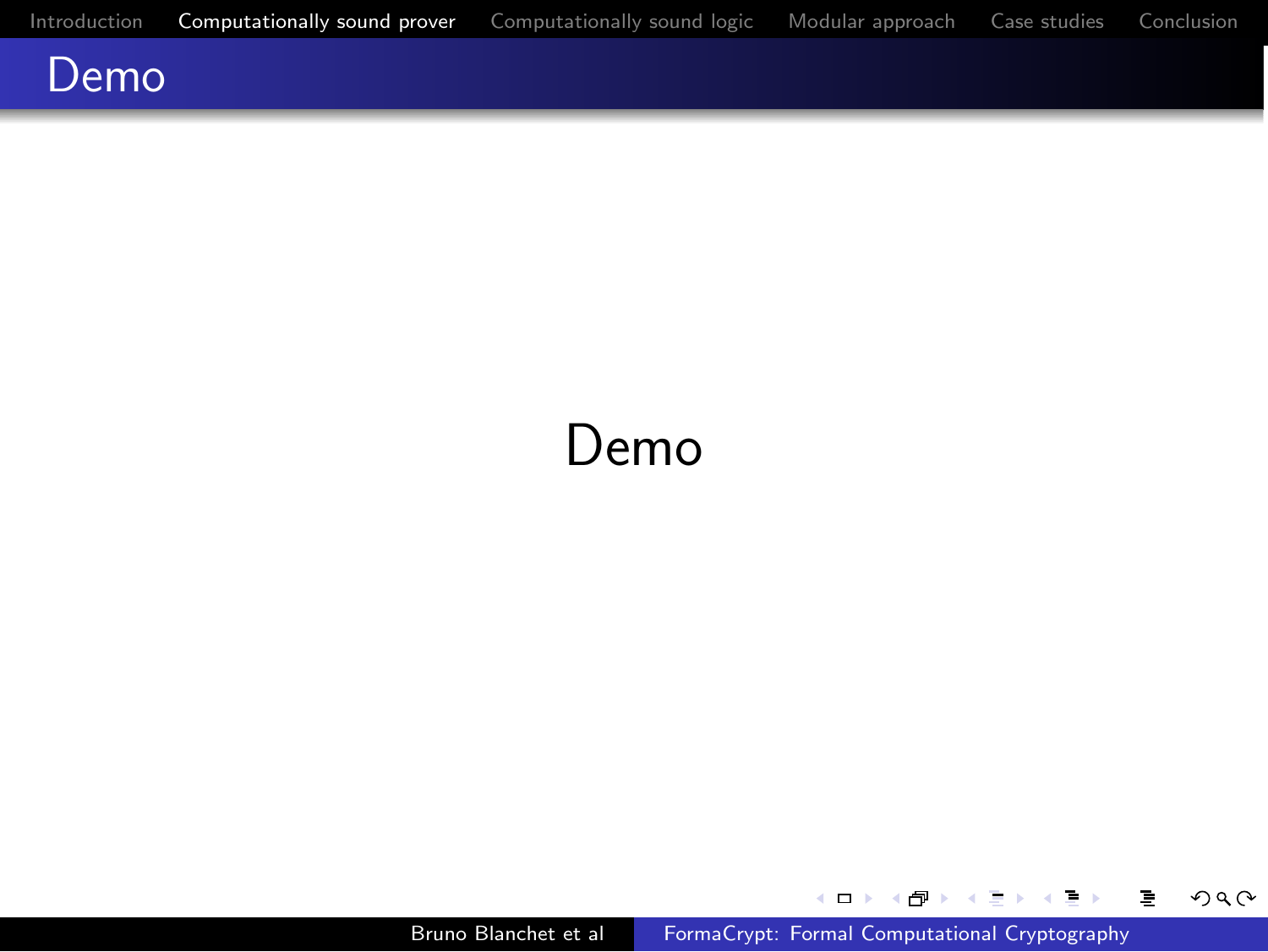## Experimental results

CryptoVerif is available at <http://www.cryptoverif.ens.fr>

We have tested it successfully on many examples:

- **•** protocols of the literature: incorrect and corrected versions of Otway-Rees, Yahalom, Needham-Schroeder shared-key and public-key, Denning-Sacco public key, and Woo-Lam shared-key and public-key;
- the Full Domain Hash signature scheme;
- **•** encryption schemes of [Bellare and Rogaway, CCS'93].
- Kerberos (with A. D. Jaggard, A. Scedrov, and J.-K. Tsay)

It starts being used by others:

- $\bullet$  Computationally sound verification of security protocols in F $\#$ (Bhargavan et al, FCC'07)
- Study of implementations of TLS (Bhargavan et al, CCS'08)

 $\Omega$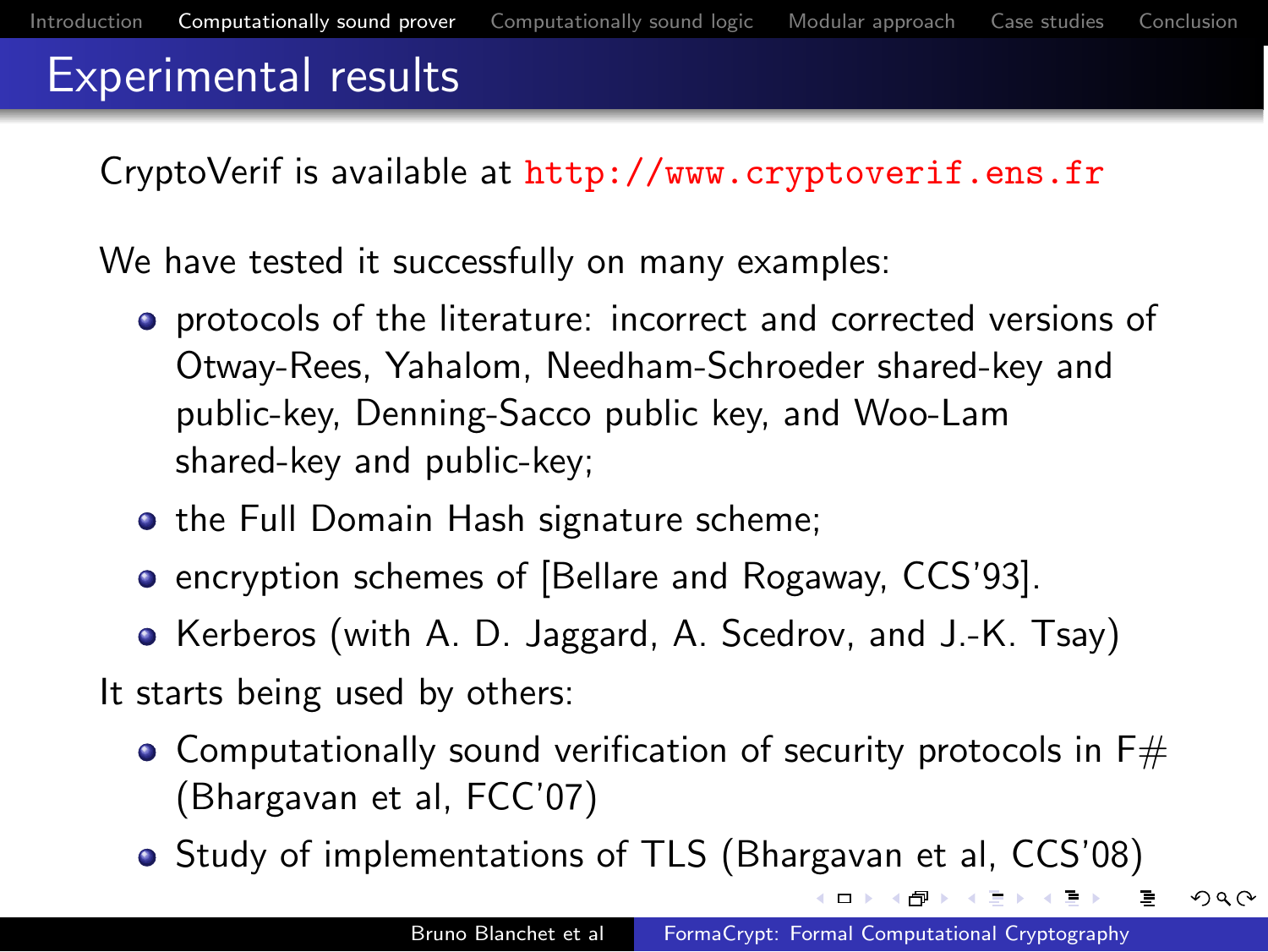## A computationally sound logic (LORIA)

We have studied the following approach for proving protocols:

- **1** start from an existing protocol logic, designed in the formal model (here, the Protocol Composition Logic),
- 2 and adapt it to the computational model.

Advantage of this approach:

<span id="page-13-0"></span>proofs that use the logic in the formal model can be adapted to the computational model with only minor corrections.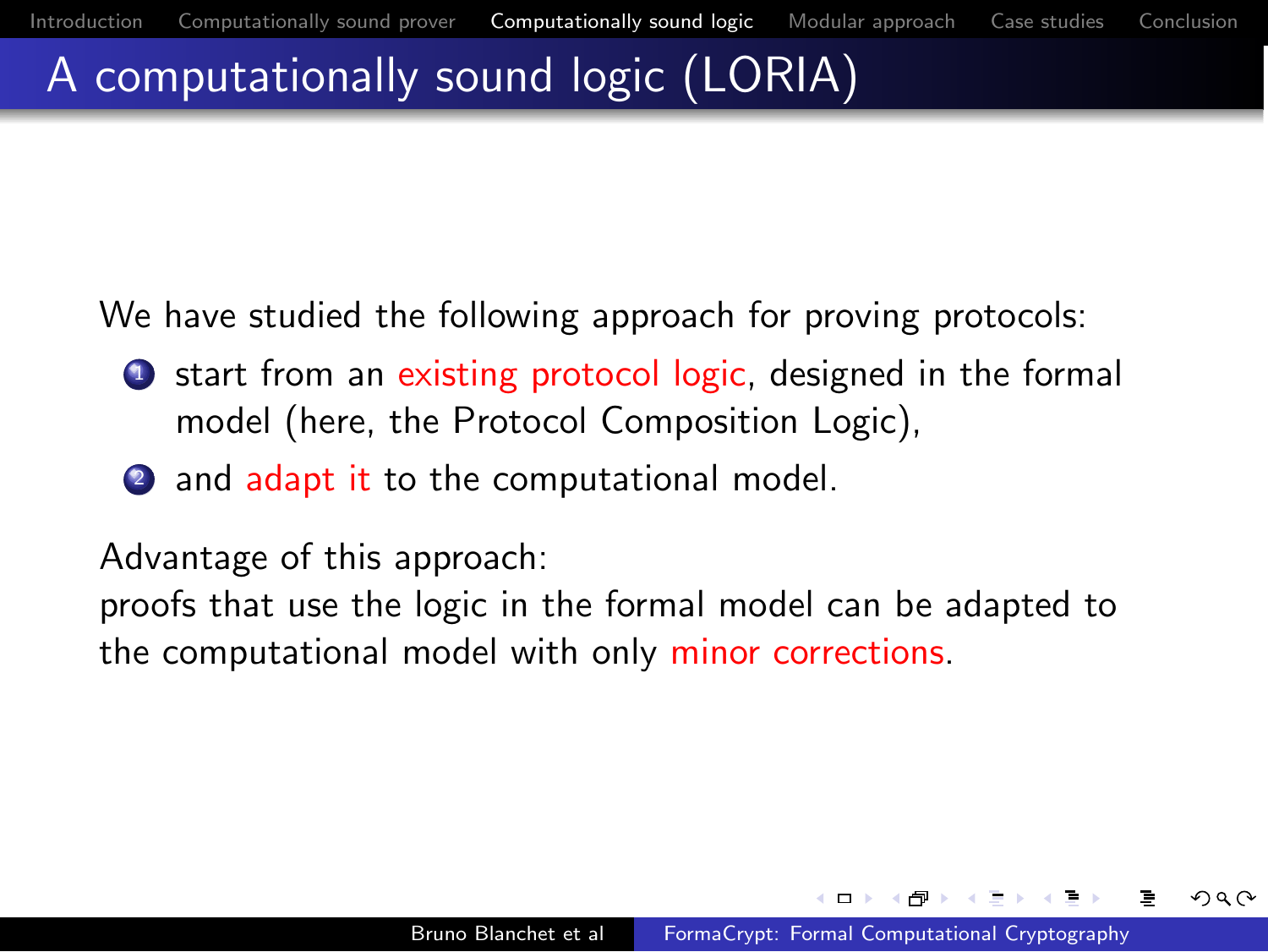## The Protocol Composition Logic (PCL)

The Protocol Composition Logic allows symbolic reasoning on protocols:

- The protocol is specified in a simple "protocol programming language".
- The logic consists of both
	- logical formulas (including predicates that specify knowledge and actions of participants)
	- and modal formulas, similarly to the Floyd-Hoare logic (if a formula is true at some point and certain actions are executed, then another formula holds afterwards).
- The logic allows compositional reasoning.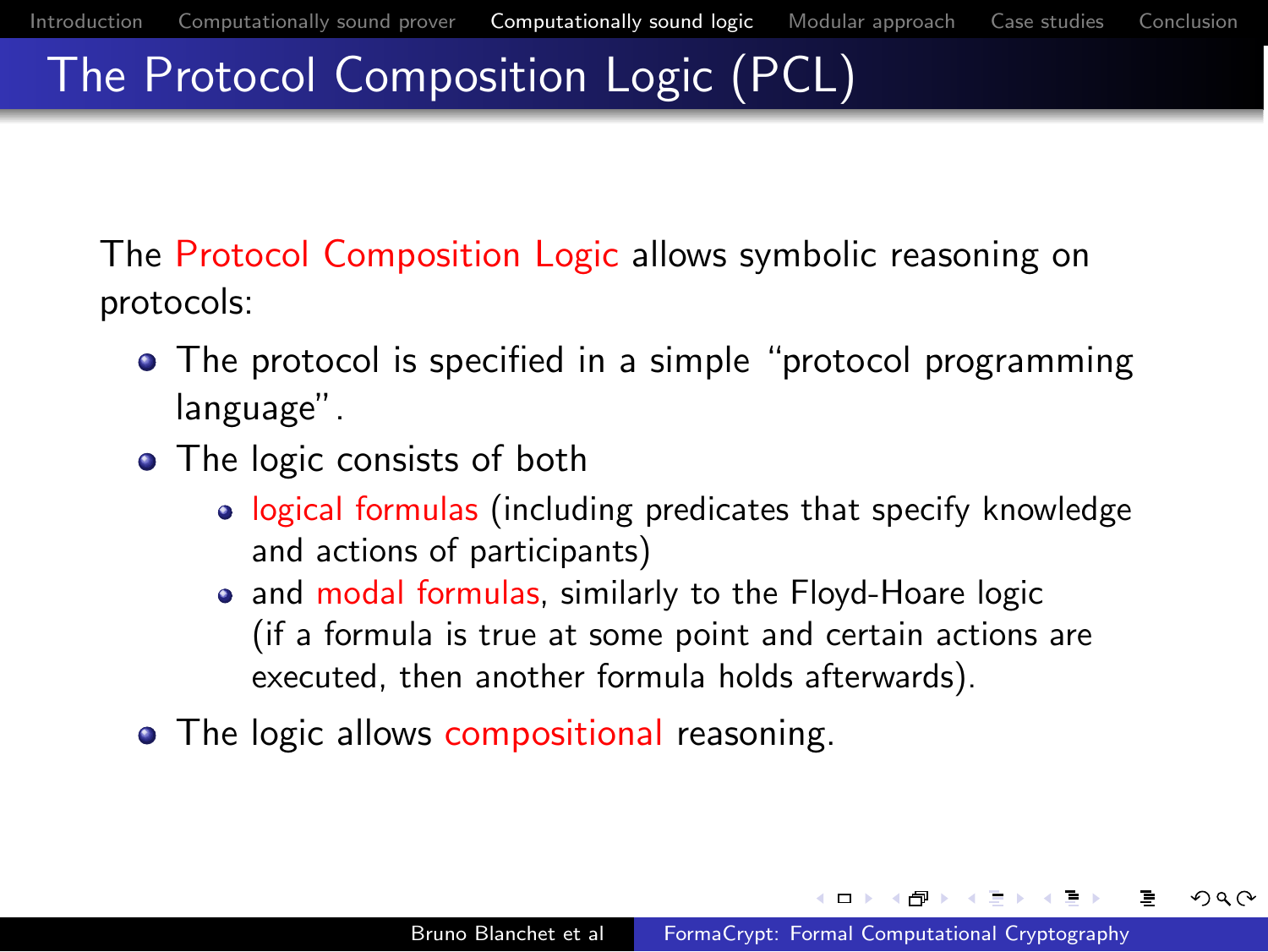## Adapting PCL to the computational model

We have adapted the Protocol Composition Logic to the computational model:

- We have given a new probabilistic, polynomial-time semantics to the logic: a formula is true if it holds with asymptotically overwhelming probability.
- We have given a meaning to logical connectives in this semantics.
- We had to extend the logic with new predicates that make sense in the computational model but not in the formal one, for example to express indistinguishability.

A soundness proof has been done for a subset of PCL with positive indistinguishability tests.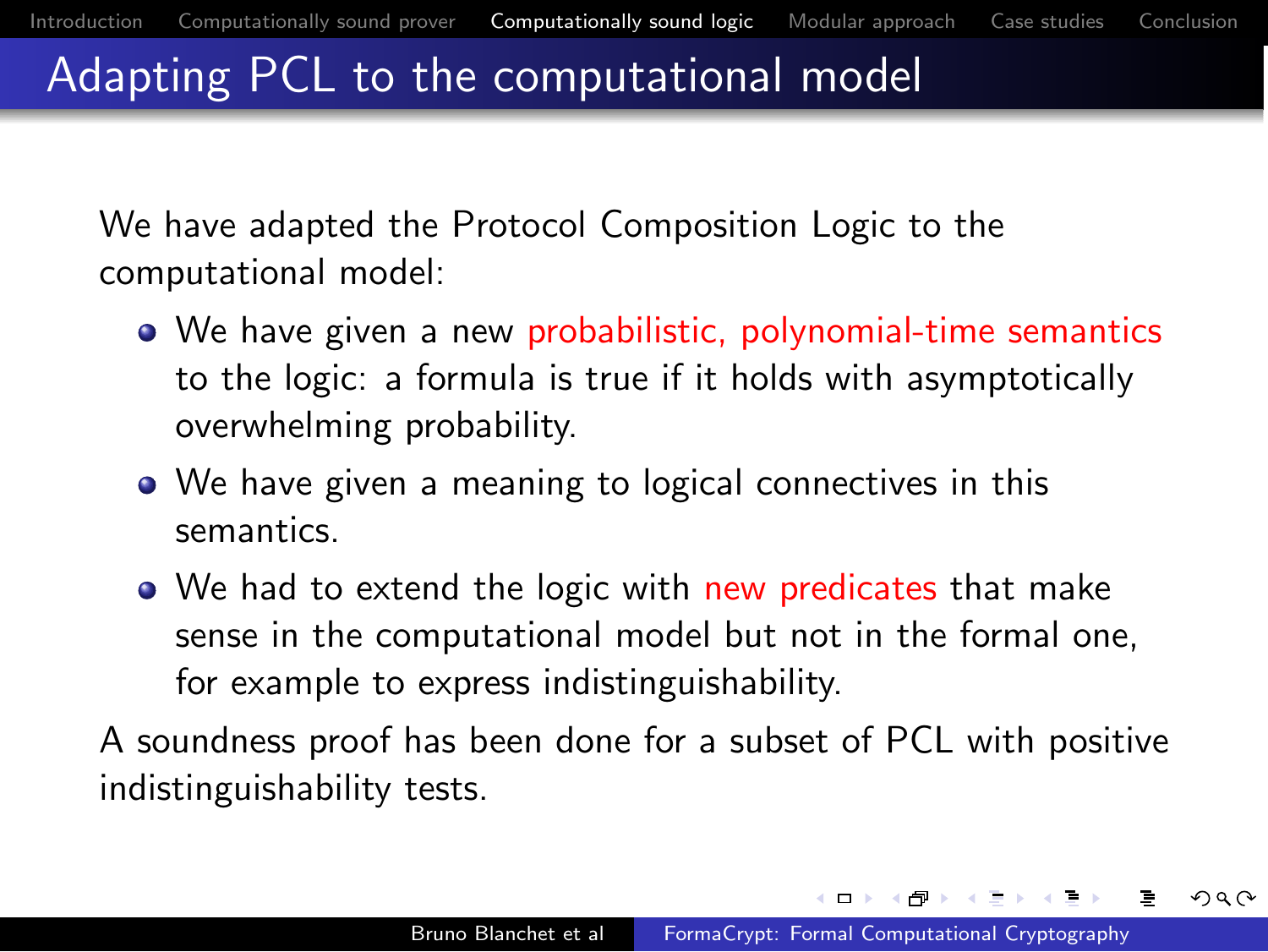## Proving more complex properties

We have extended this logic to more complex properties, in particular secrecy of keys.

This result allows the following compositional reasoning:

- we first prove the security of keys established using a key exchange protocol;
- <span id="page-16-0"></span>**•** then, we infer the security of a secure channel application that uses these keys.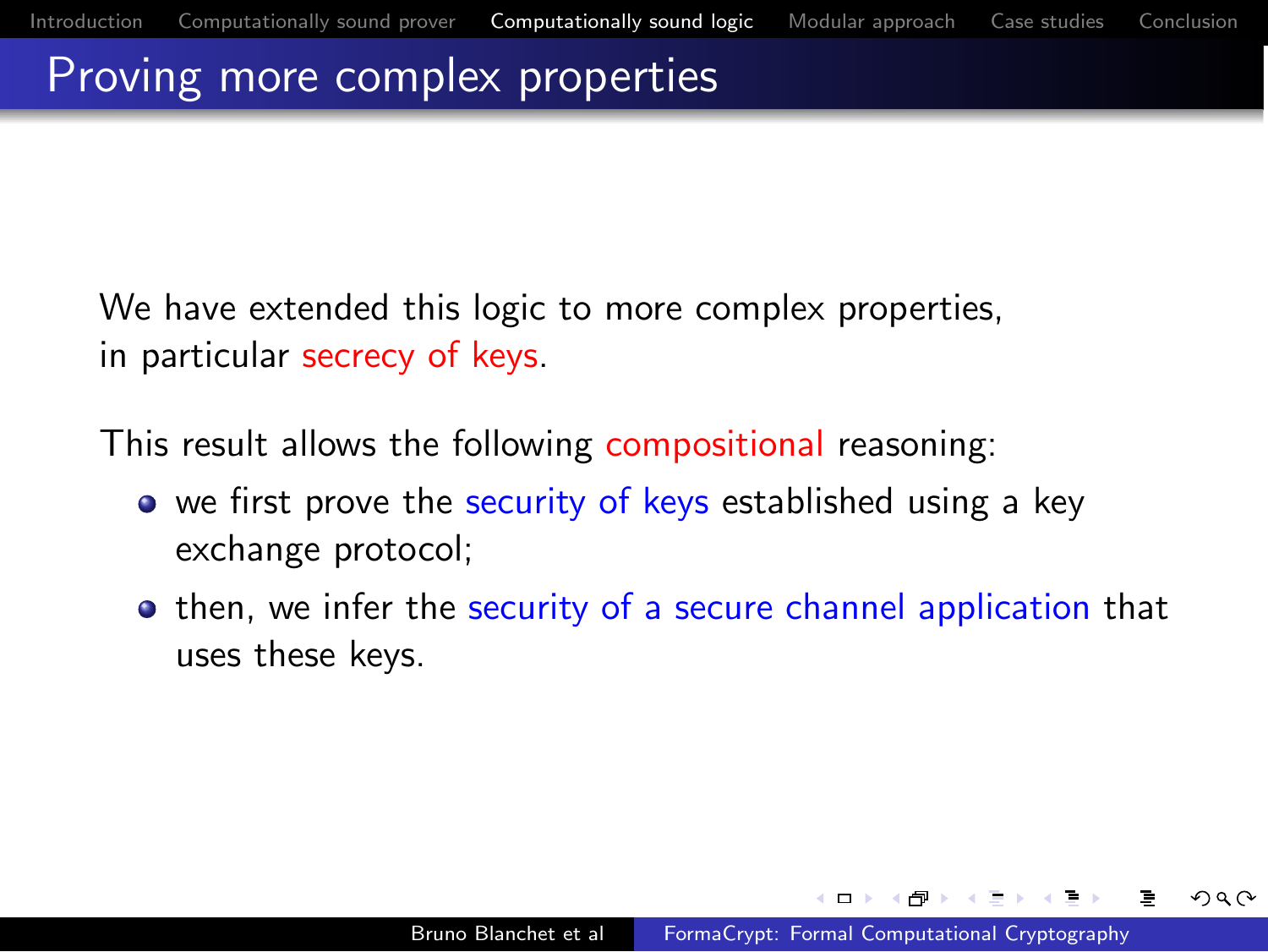## Formal model: several abstractions

#### Messages are modeled by terms

- ${m_k:$  message m encrypted by k
- $\bullet$   $\langle m_1, m_2 \rangle$ : pair of  $m_1$  and  $m_2$
- $\bullet$  ...
- $\rightarrow$  no collisions:

 $\forall m, m', k, k' \quad \{m\}_k \neq \{m'\}_{k'}, \{\{m\}_k\}_k \neq m, \langle m, m'\rangle \neq \{m\}_{k}, \dots$ 

#### Perfect encryption assumption:

Nothing can be learned from  ${m_k \xrightarrow{} xcept}$  if k is known.

#### Much easier to analyze automatically

- numerous decidability results
- <span id="page-17-0"></span>• numerous automatic tools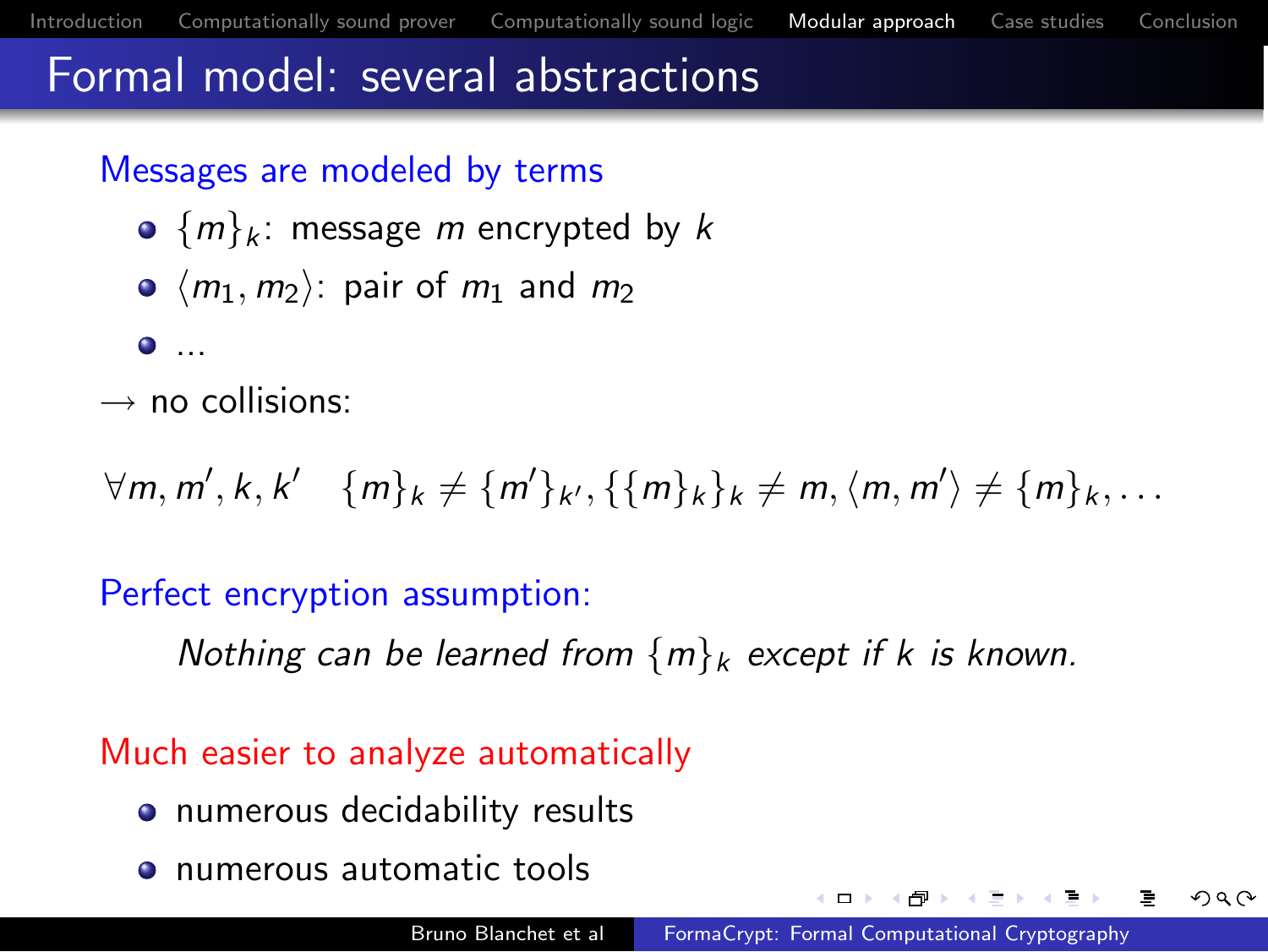$QQ$ 

∍

## Goal: soundness of the formal model

#### Composition of two approaches



4 D F

吊

 $\sim$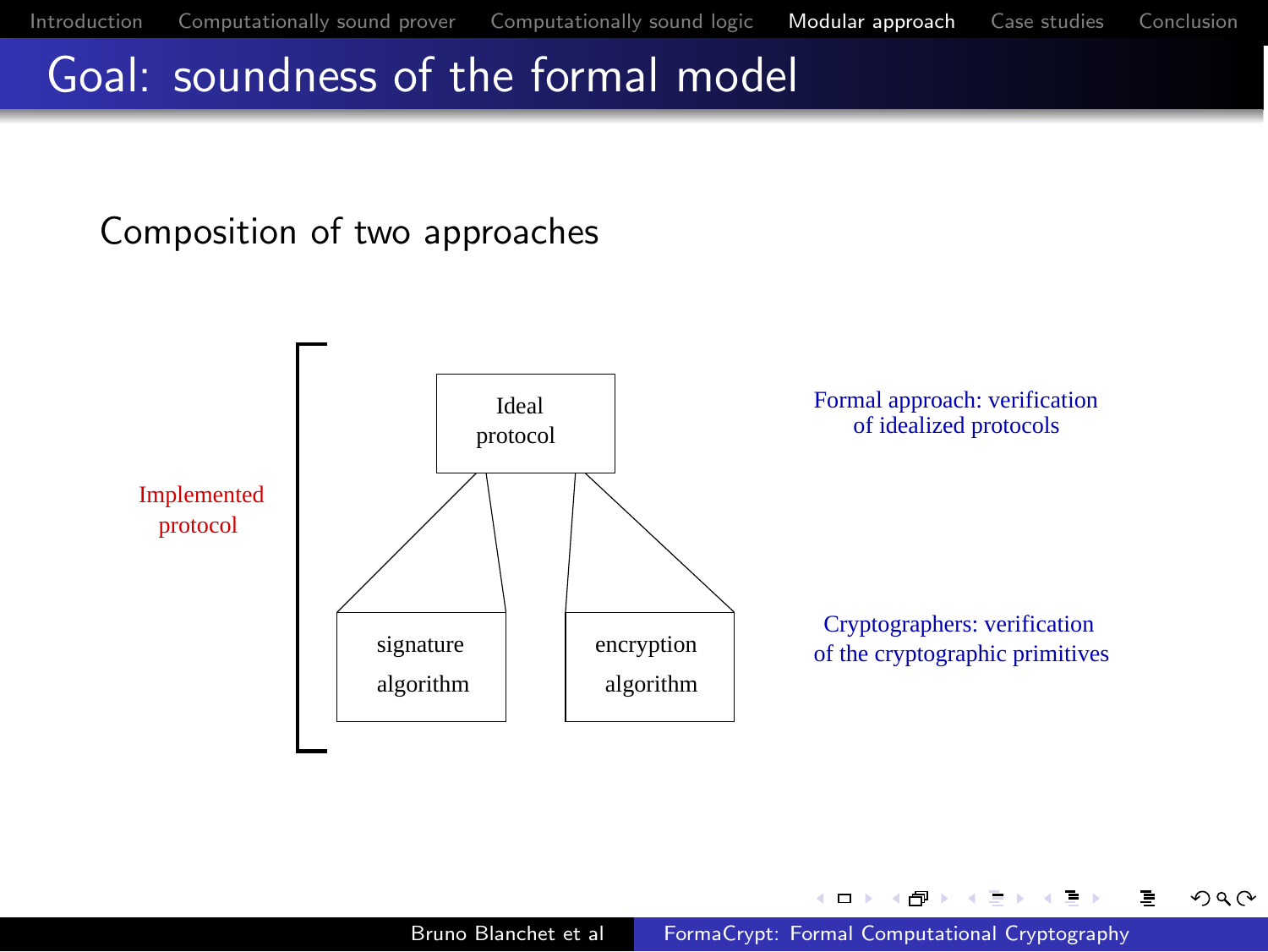## Main results

Before the project: In the case of asymmetric encryption and signatures, trace properties (e.g. authentication) and secrecy can be safely abstracted symbolically.

### During the project:

Active case

Extension to hash functions and symmetric encryption, providing there is no key-cycles

<span id="page-19-0"></span> $\hookrightarrow$  This is an NP-complete property

- Extension to indistinguishability properties
- **Extension to XML documents**
- Module CryptoSec added to Avispa
- Safe composition of protocols
- **•** Formalizing computational security of contract signing protocols

Passive case

- Soundness of guessing attacks
- Adding equational theories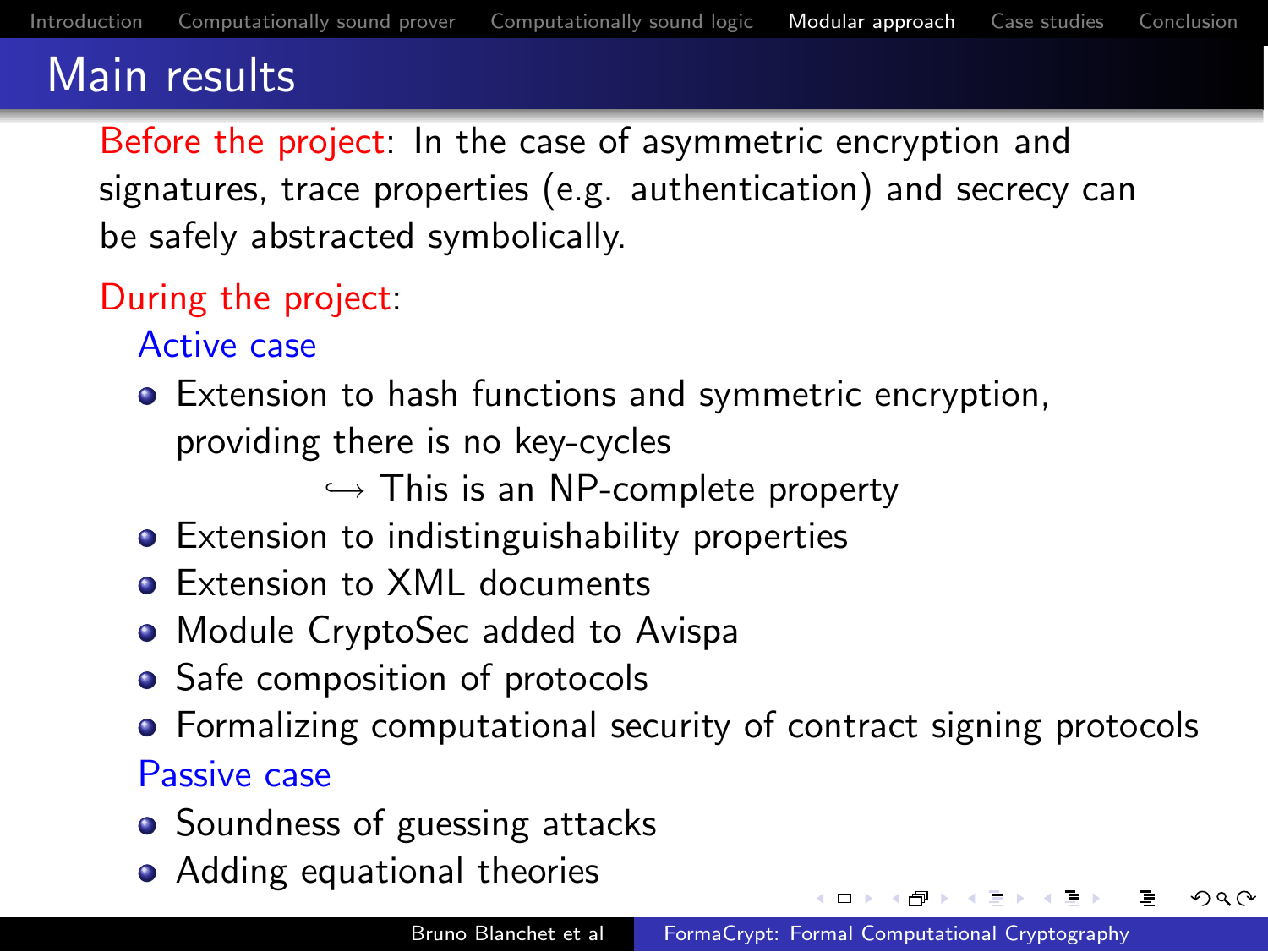Combination result in presence of hash functions (LSV and LORIA)

#### Example

 $A \rightarrow B : h(s)$ 

s is symbolically secret but not indistinguishable to an attacker:  $h(n_b)$ ,  $n_0$ ,  $n_1 \rightarrow b$ 

#### Results:

- **1** Design of a new formal secrecy property
- 2 Proof of its soundness and its faithfulness w.r.t. indistinguishability in our new setting:
	- **•** pairing
	- asymmetric encryption
	- hashes (random oracle model)
- <sup>3</sup> NP-completeness of the secrecy proper[ty](#page-19-0)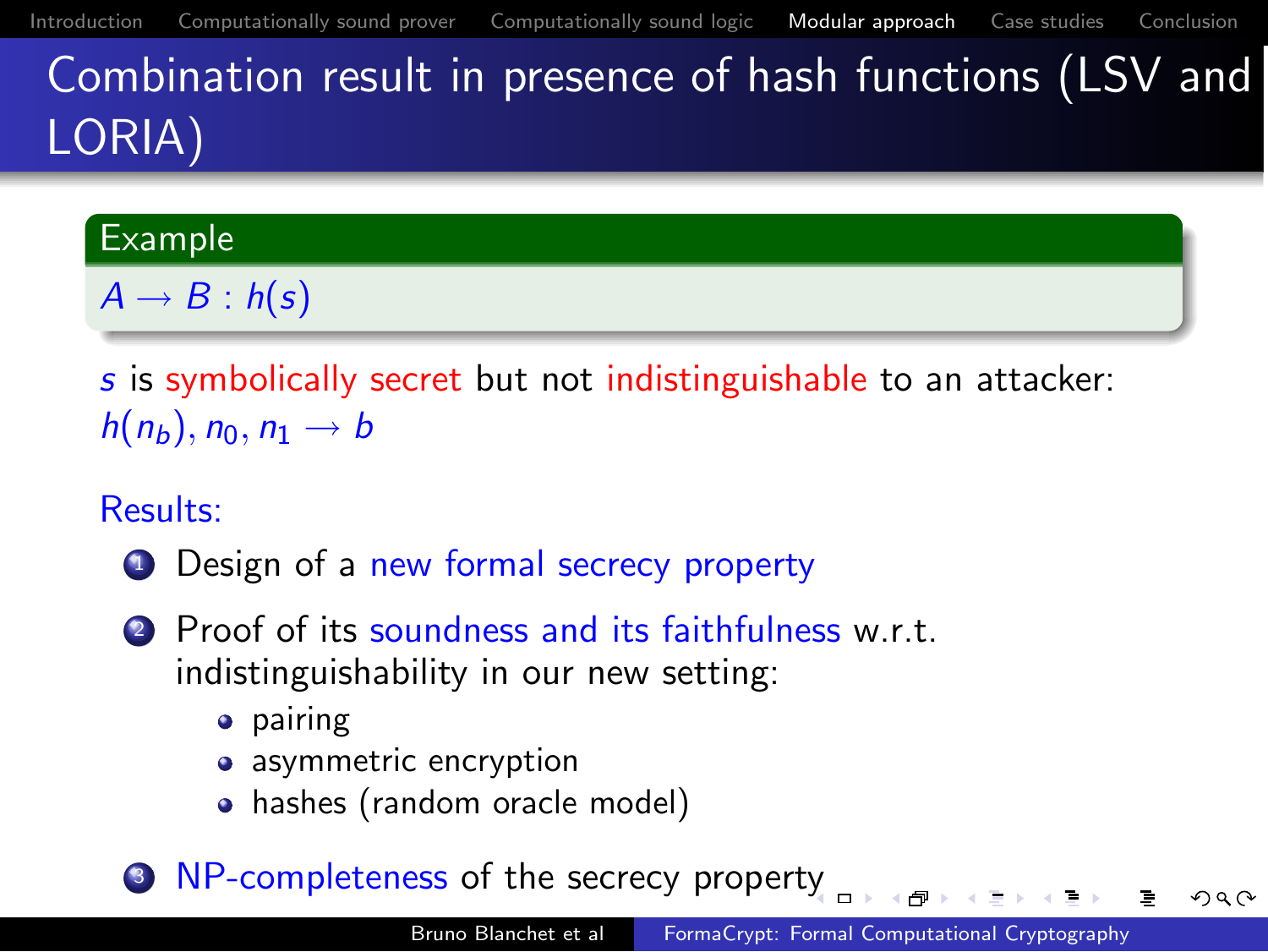## Application: CryptoSec

### Automatic proof at the cryptographic level using Avispa, a symbolic theorem prover.

| <b>AVISPA</b>                                                                                                                                                                                   | Mode                                                                                                                           |
|-------------------------------------------------------------------------------------------------------------------------------------------------------------------------------------------------|--------------------------------------------------------------------------------------------------------------------------------|
| <b>Rutomated Validation of Internet</b><br><b>Security Protocols and Applications</b>                                                                                                           | <b>Basic</b><br>Expert                                                                                                         |
| Output                                                                                                                                                                                          |                                                                                                                                |
| <b>STRINGS</b><br>33.98<br>DETAILS<br>BOUNDED HUMBER OF SESSIONS<br>TYPED_BODEL<br><b>PROTOCOL</b><br>./tempdic/sorkfileIsCysx.if<br><b>COAL</b><br>As Specified<br><b>BACKERDID</b><br>ChrAtSe | ٠                                                                                                                              |
| HUPSL                                                                                                                                                                                           | CruptoSac<br><b>MSC</b><br>Postscript<br><b>IF</b>                                                                             |
| <b>Tools</b><br><b>HLPSL</b><br><b>HUPSLEIF</b><br><b>ATSE</b><br>SATMO<br>OHAC<br><b>TAASP</b>                                                                                                 | <b>Return to</b><br><b>File Selection</b><br>Choose another tool or<br><b>Return to a previous step</b><br><b>Tool Options</b> |

 $\rightarrow$  9 protocols proved secure (for authentication or secrecy properties) at the cryptographic level.  $\Box$ 

 $\Omega$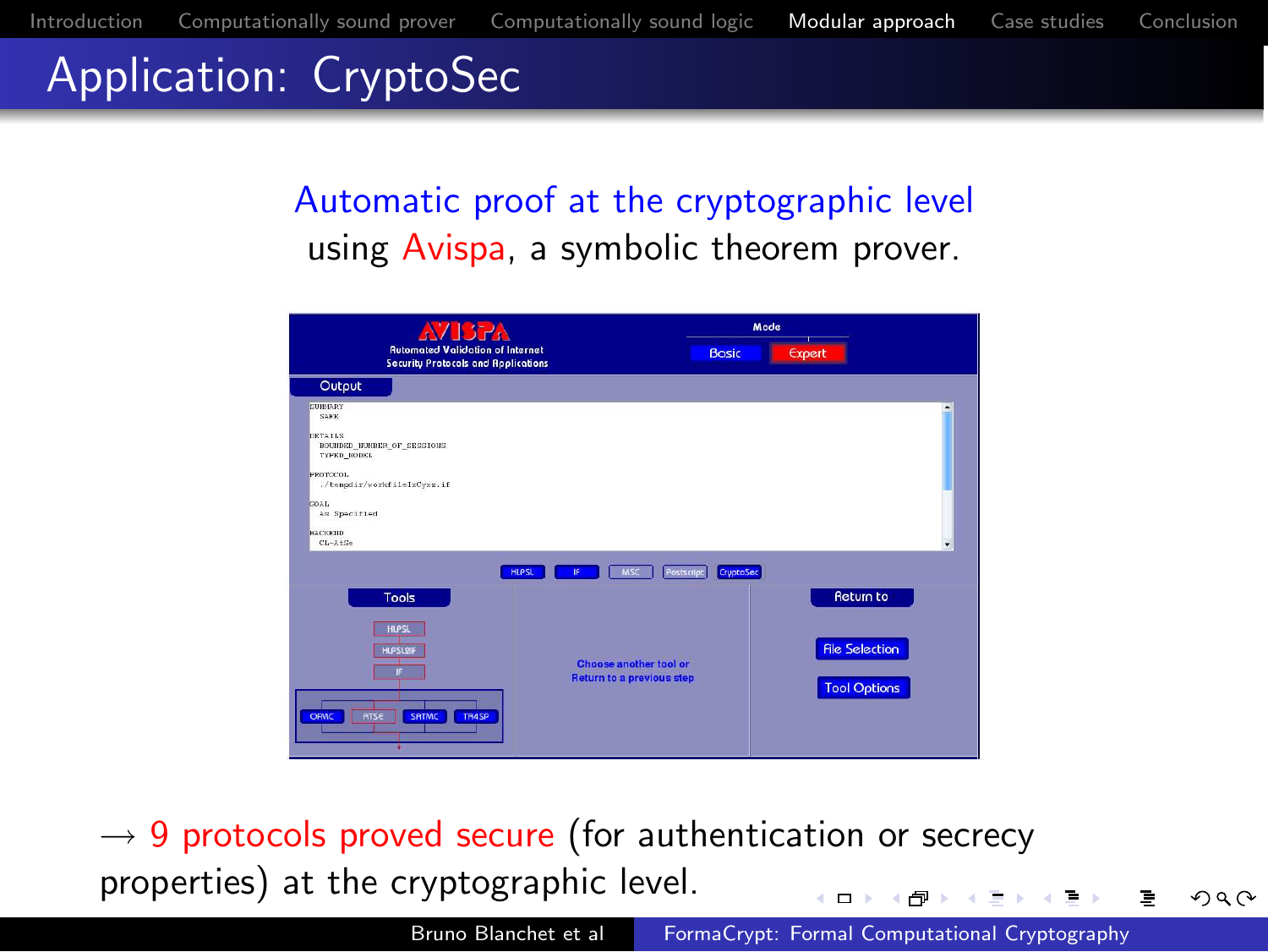## Extension to symmetric encryption (LORIA)

Cycles of the form  $\{k_1\}_{k_2}$ ,  $\{k_2\}_{k_3}$ ,  $\{k_3\}_{k_1}$  must be forbidden.

As a preliminary result, we obtain that:

<span id="page-22-0"></span>Deciding if an intruder can create key cycles on keys of honest agents is NP-complete for a bounded number of sessions.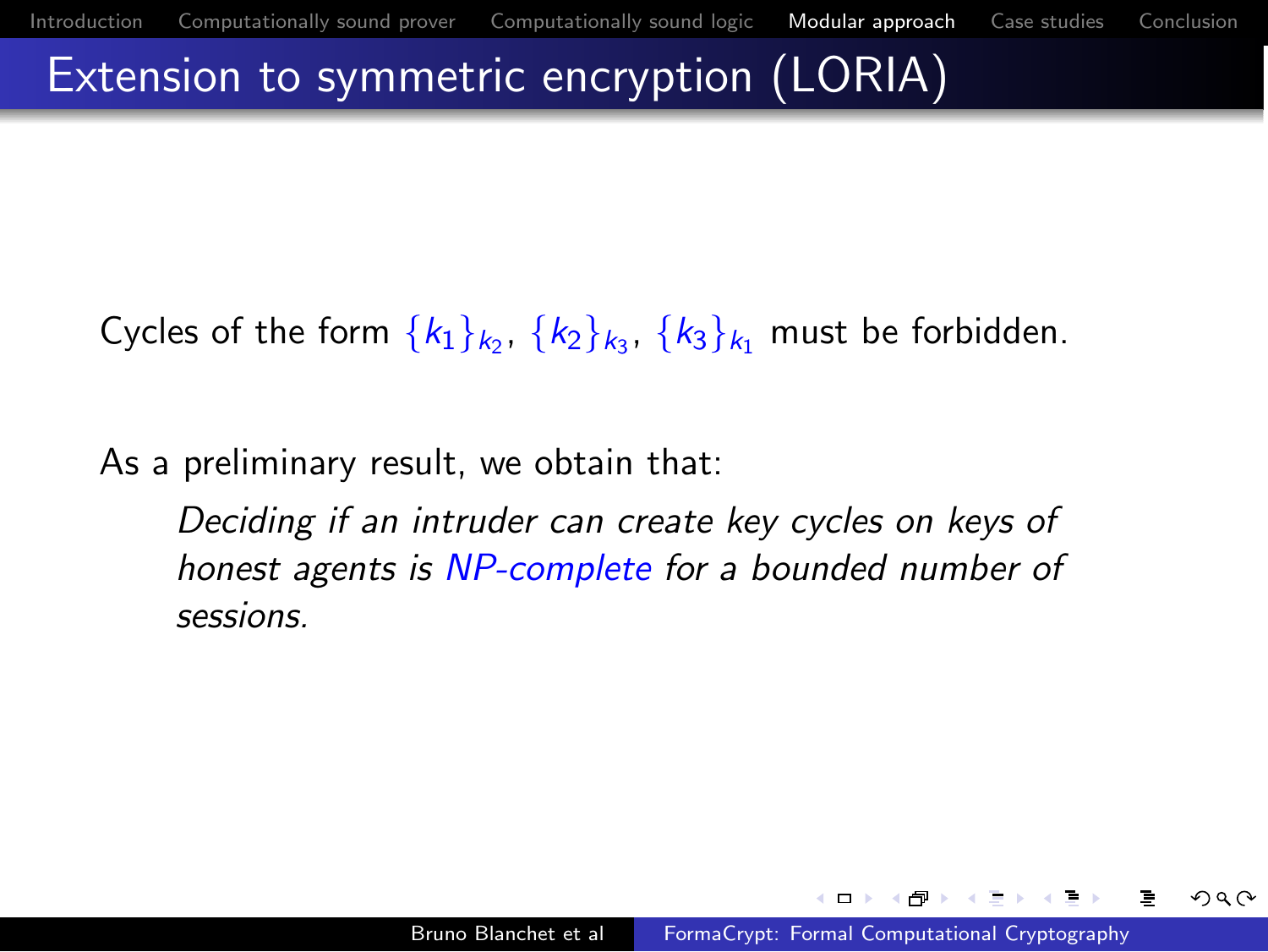Extension to indistinguishability-based properties (LSV and LORIA)

Definition (Computational indistinguishability)

 $P \approx Q$  if for any adversary A (that is any PPT Turing machine)  $|\Pr\{r, r'(P(r)||\mathcal{A}(r'))=1\}| - |\Pr\{r, r'(Q(r)||\mathcal{A}(r'))=1\}|$ is negligible.

<span id="page-23-0"></span>Intuitively, an attacker cannot tell the difference between P and Q.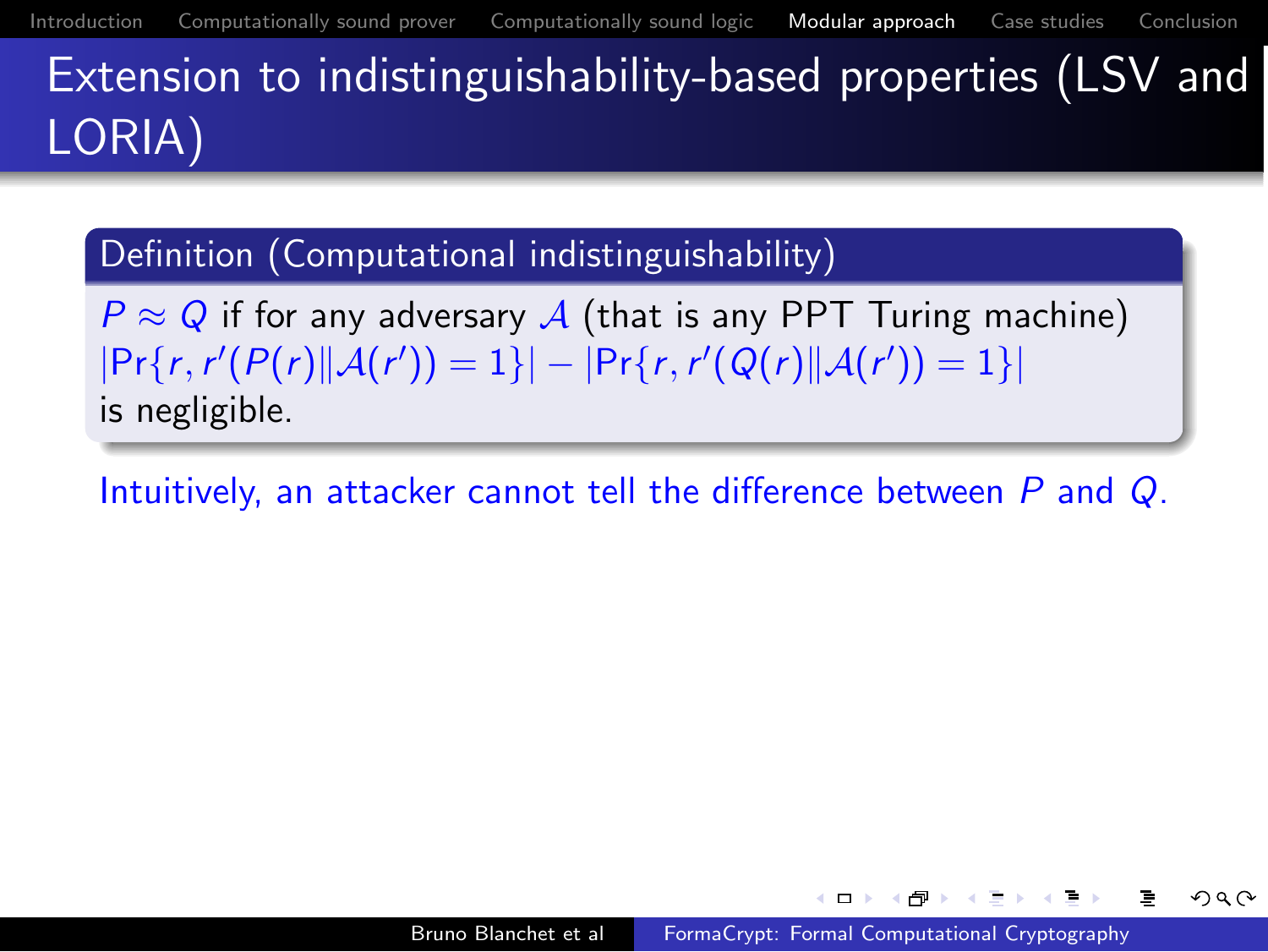LORIA)

Definition (Computational indistinguishability)

 $P \approx Q$  if for any adversary A (that is any PPT Turing machine)  $|\Pr\{r, r'(P(r)||\mathcal{A}(r'))=1\}| - |\Pr\{r, r'(Q(r)||\mathcal{A}(r'))=1\}|$ is negligible.

Intuitively, an attacker cannot tell the difference between P and Q.

There exists a similar symbolic definition!

Definition (observational equivalence)

 $P \sim_{\alpha} Q$  if for any process O, we have  $P||Q \sim Q||Q$ .

Intuitively, an observer cannot tell the differ[enc](#page-23-0)[e](#page-23-0) [b](#page-22-0)e[t](#page-24-0)[w](#page-25-0)[ee](#page-16-0)[n](#page-27-0) [P](#page-28-0) [a](#page-17-0)n[d](#page-28-0) [Q](#page-0-0).

<span id="page-24-0"></span> $\Omega$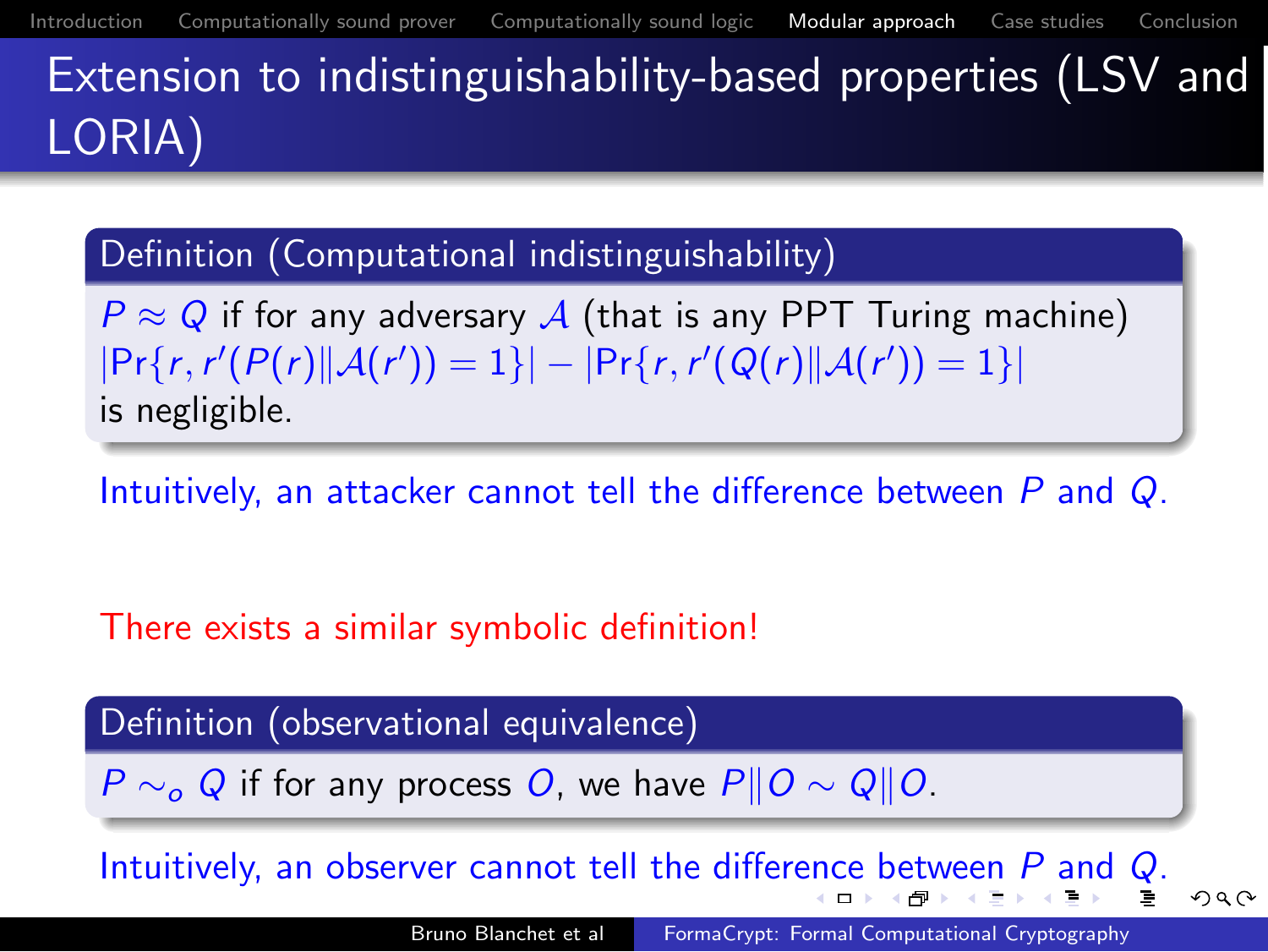<span id="page-25-0"></span>つくい

## Proving computational indistinguishability symbolically

Observational equivalence is a sound abstraction of computational indistinguishability.

## $P \sim_{\mathcal{O}} Q \Rightarrow [P] \approx [Q]$

• For simple processes

(A fragment of the applied pi-calculus that captures most security protocols)

**•** For symmetric encryption implemented using IND-CCA2 schemes

## Applications:

- symbolic proof of privacy-like properties
- symbolic proof of anonymity
- symbolic proof of simulatability
- symbolic proof of secrecy (to some extend)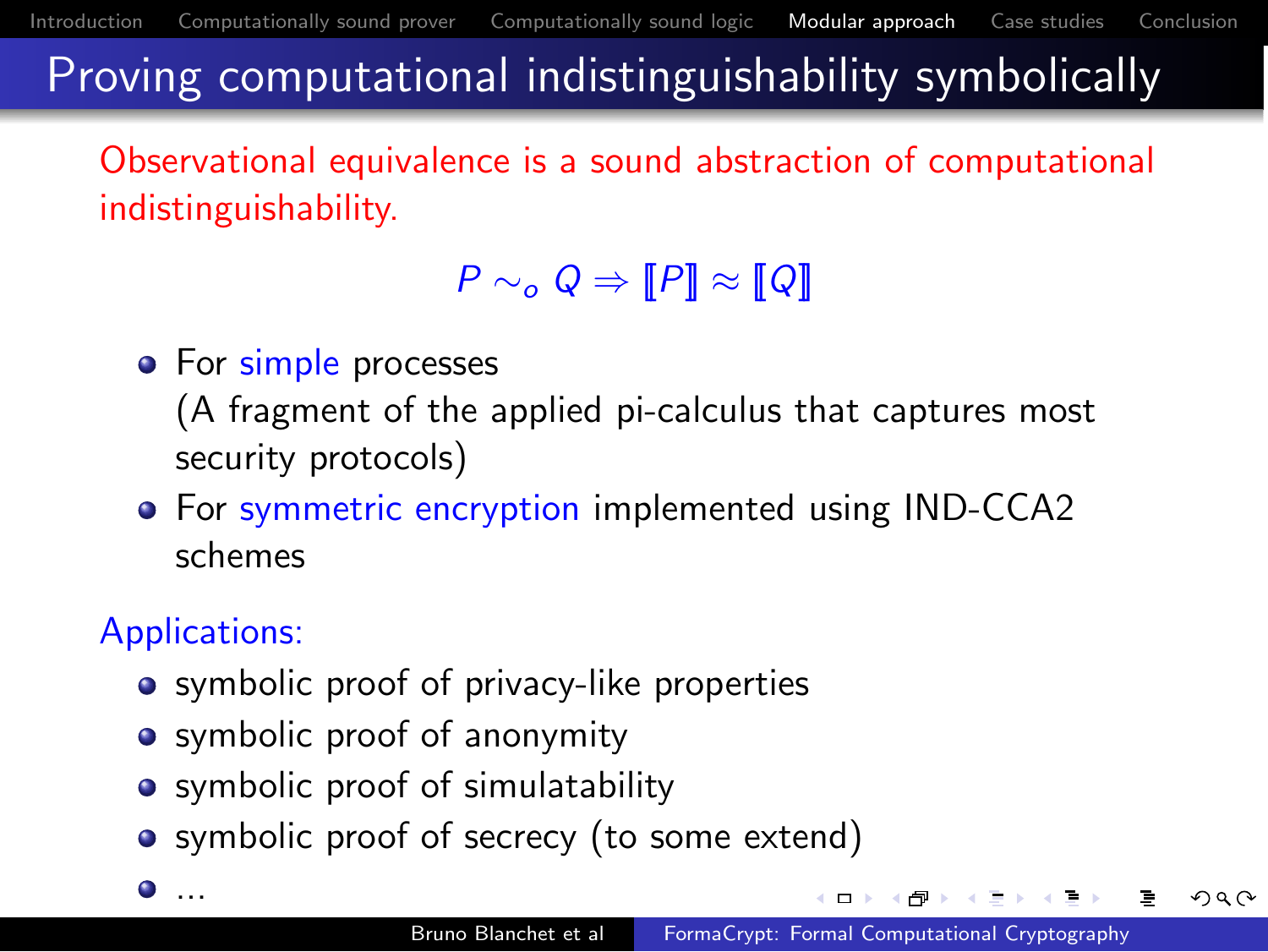つくい

# Guessing attacks (LSV and LORIA)

Guessing attacks: The adversary can guess low entropy values such as passwords and verify them off-line.

#### Results:

- **1** Design of a new security property for the interaction between normal and password-based encryption
- 2 Proof of soundness of static-equivalence (passive case) w.r.t. indistinguishability for:
	- asymmetric encryption
	- symmetric encryption
	- password-based encryption
- <sup>3</sup> Resistance against off-line guessing attacks composes even for protocols that share the same password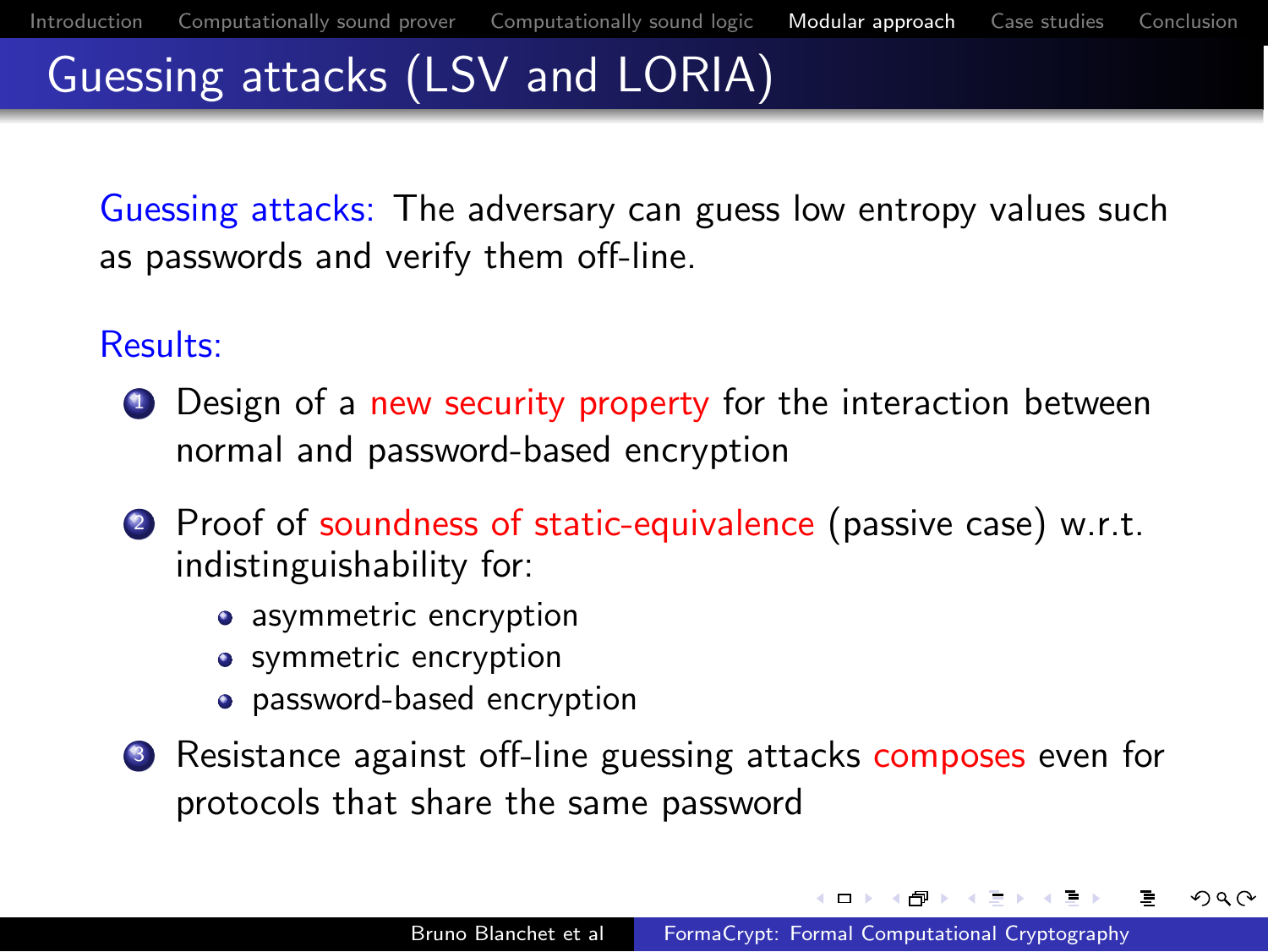<span id="page-27-0"></span>つくい

# Equational theories (LSV and LORIA)

Equational theories: Cryptographic primitives can be modelled as equational theories, which allows to specify algebraic properties

#### Results:

- <sup>1</sup> Generalization of the DDH assumption and soundness result for modular exponentiation in the presence of a passive adversary
- 2 Soundness result for protocols based on bilinear pairings in the presence of a passive adversary
- <sup>3</sup> A general framework for reasoning about the soundness of equational theories in the presence of an adaptive adversary: equational theories include modular exponentiation and xor; application to dynamic group key exchange protocols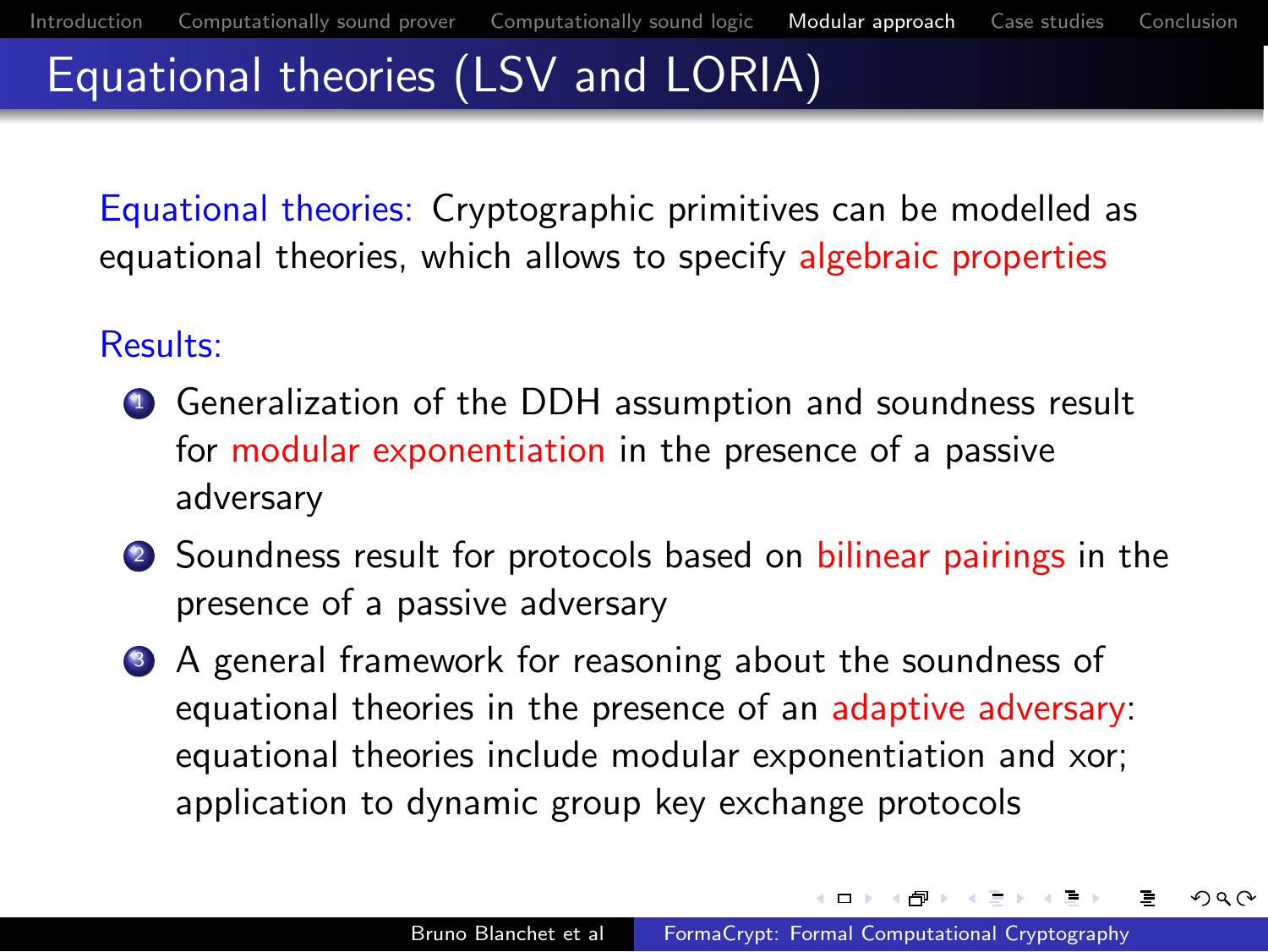## Case studies

We have made a number of case studies, to apply the techniques we have developped:

- CryptoVerif and AVISPA/CryptoSec have been successfully applied to many protocols of the literature.
- CryptoVerif has been applied to the FDH signature scheme and to encryption schemes of [Bellare, Rogaway, CCS'93]
- CryptoVerif has been applied to Kerberos, with and without its public-key extension PKINIT.
- The modular approach has also been applied to an XML encryption scheme used for implementing access control policies.

<span id="page-28-0"></span> $\Box$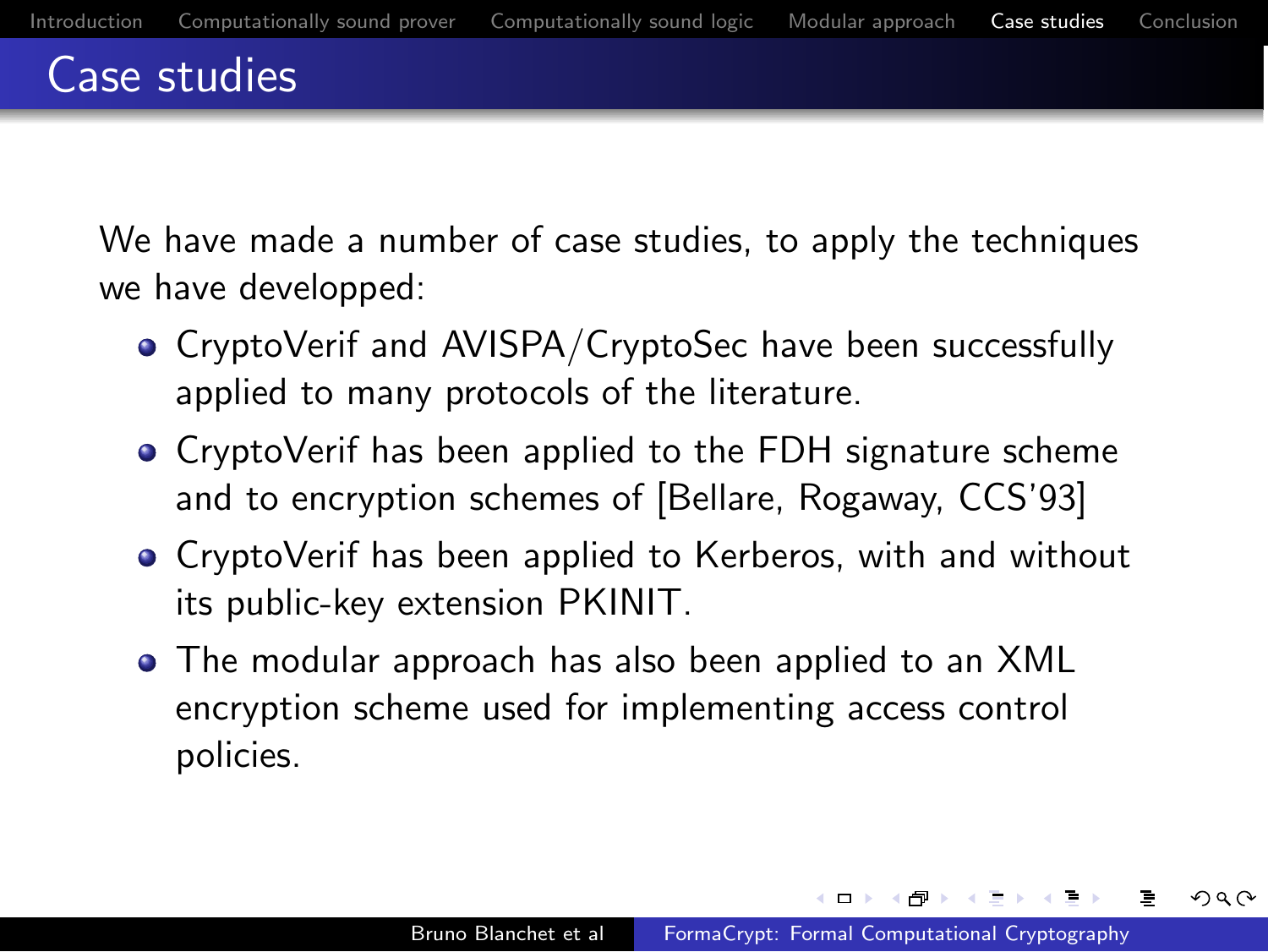## Conclusion

- We have investigated three different approaches for bridging the gap between the computational and the formal models of cryptography.
- The project has produced:
	- 4 international journal papers (JACM, TCS, TDSC, FMSD)
	- 2 invited conferences and tutorials (RTA, TGC)
	- 16 international conference papers (CRYPTO, IEEE S&P,  $CSF(W)$ , CCS, FSTTCS,  $\ldots$ )
	- 8 international workshop papers or presentations (FCC, FCS-ARSPA, WITS, ICS)
	- **a** 3 PhD theses
	- 1 habilitation à diriger des recherches
	- 2 tools that provide proofs of protocols in the computational model.

More details, publications, and software available at:

<http://www.di.ens.fr/~blanchet/formacrypt/>

<span id="page-29-0"></span> $\Omega$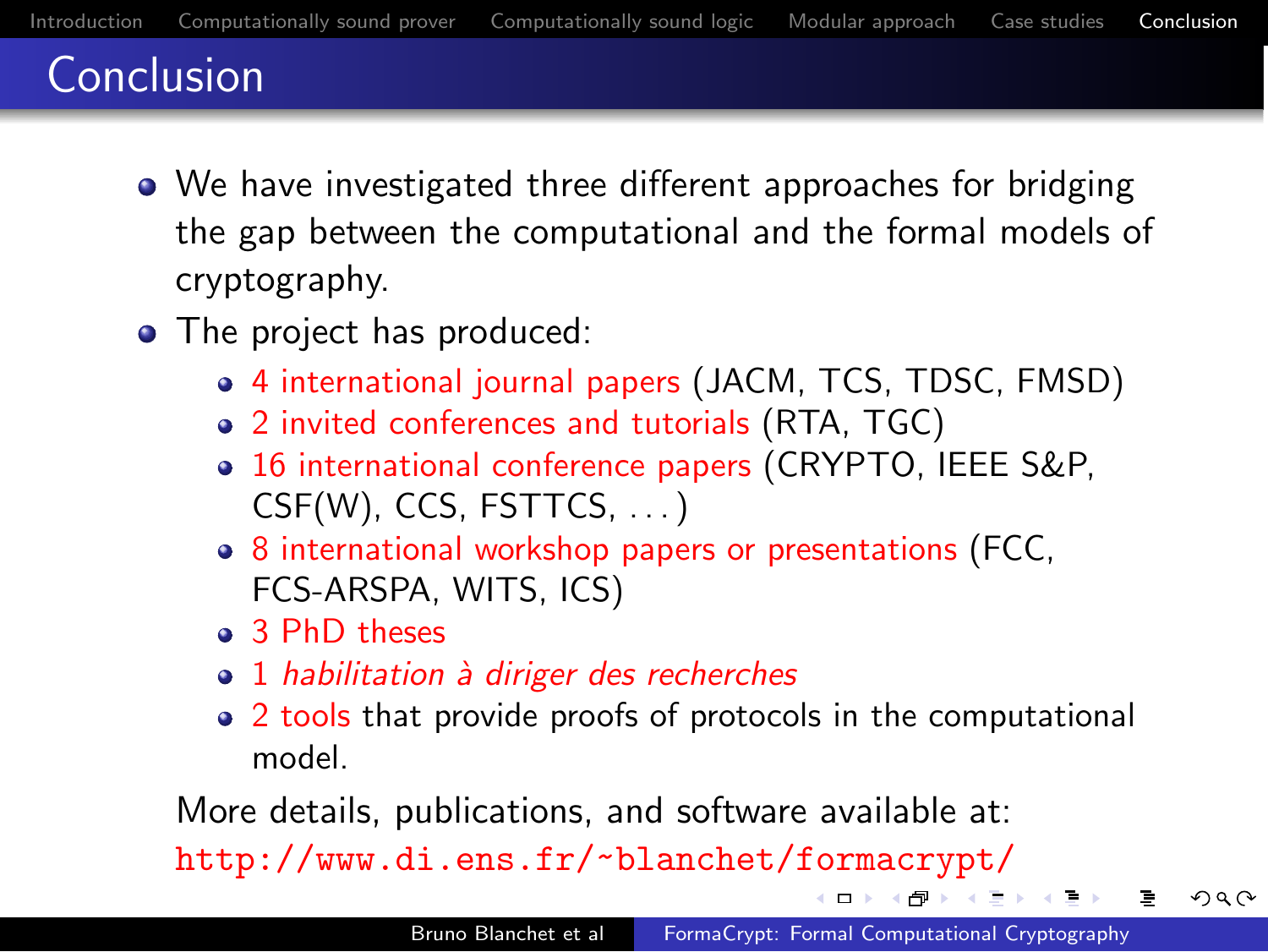## Conclusion

- The project has lead to a series of workshops FCC (Formal and Computational Cryptography):
	- FCC'06, affiliated to ICALP'06 and co-located with CSF'06 (the PC co-chairs, 3 PC members, and 2 talks from FormaCrypt; 50 participants)
	- FCC'07, co-located with CSF'07 (2 PC members and 3 talks from FormaCrypt; 26 participants)
	- FCC'08, affiliated to CSF'08 and co-located with LICS'08 (1 PC co-chair and 1 talk from FormaCrypt; 23 participants)
- A spring school on Computational and Symbolic Proofs of Security is organized in April 2009 in Japan (organizer and several speakers from FormaCrypt).

<span id="page-30-0"></span> $\Box$ 

つひひ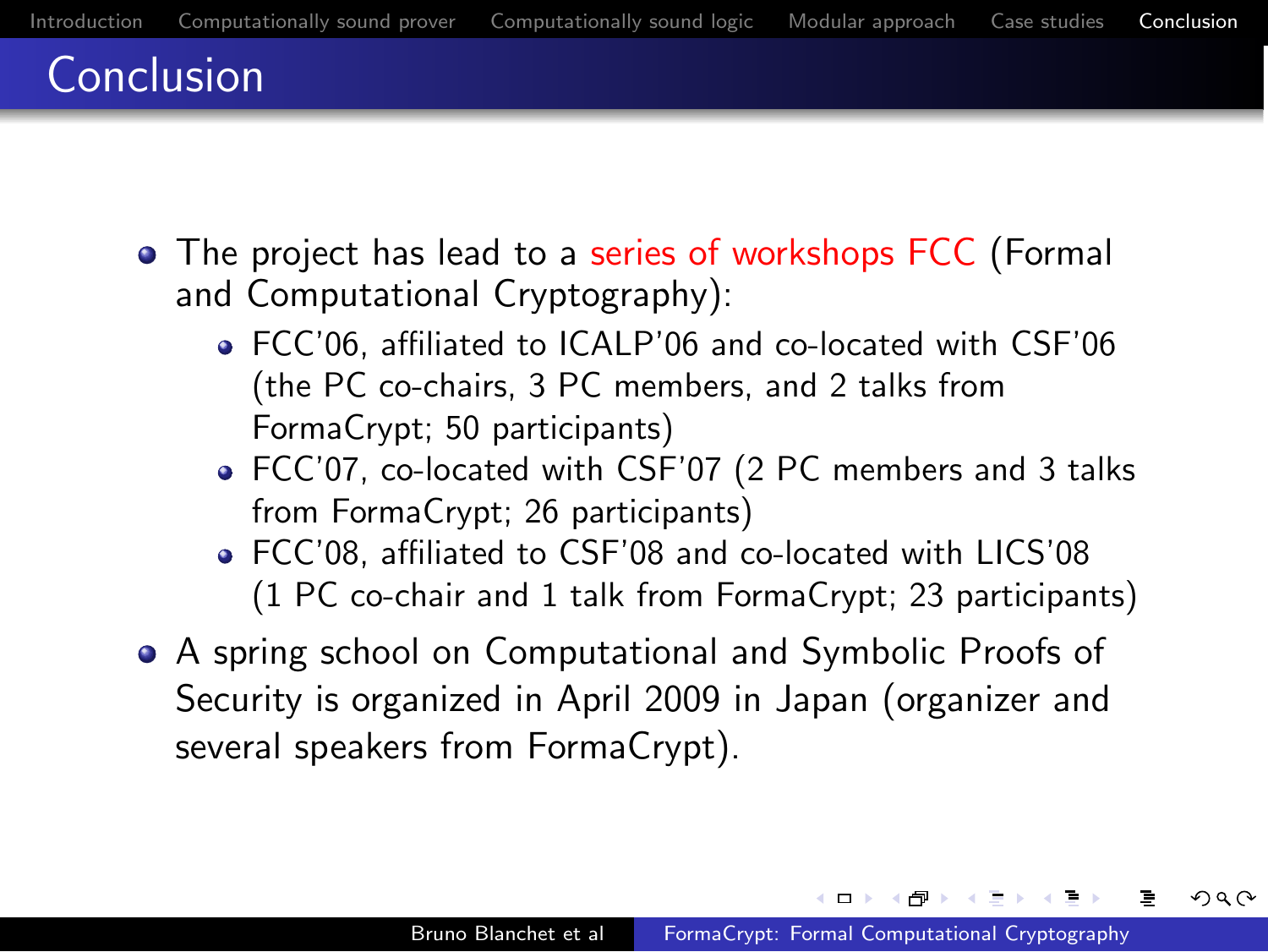## Conclusion

• There were the following project meetings:

- March 2006 (ENS Ulm)
- January 2007 (ENS Cachan)
- November 2007 (ENS Ulm)
- A fourth meeting will take place soon.

These meetings attracted researchers outside the FormaCrypt project, from various European countries.

• This project has brought together two essentially disjoint communities (formal methods and cryptography). It has also produced 7 multi-partner publications.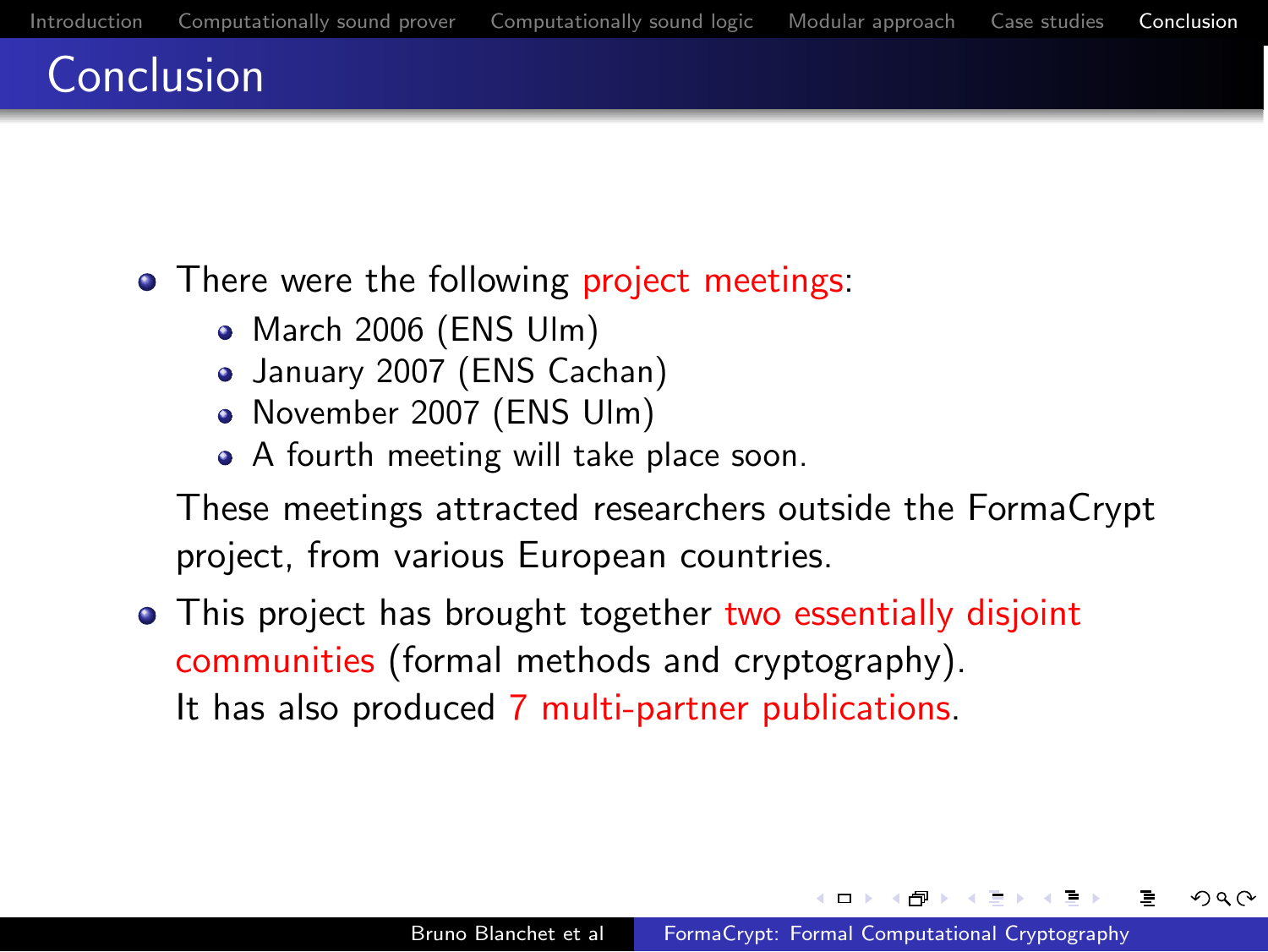つくい

## Work planed for the rest of the project

The project is scheduled until July 5, 2009. We plan to do the following:

- **Direct approach:** Extend CryptoVerif to Diffie-Hellman using the computational Diffie-Hellman assumption (LIENS)
- Modular approach: Enrich the execution model to capture more protocols (e.g. with loops), add more cryptographic primitives in a modular way (LORIA and LSV)
- Case studies: Compare between CryptoVerif and AVISPA/CryptoSec (LIENS and LORIA)